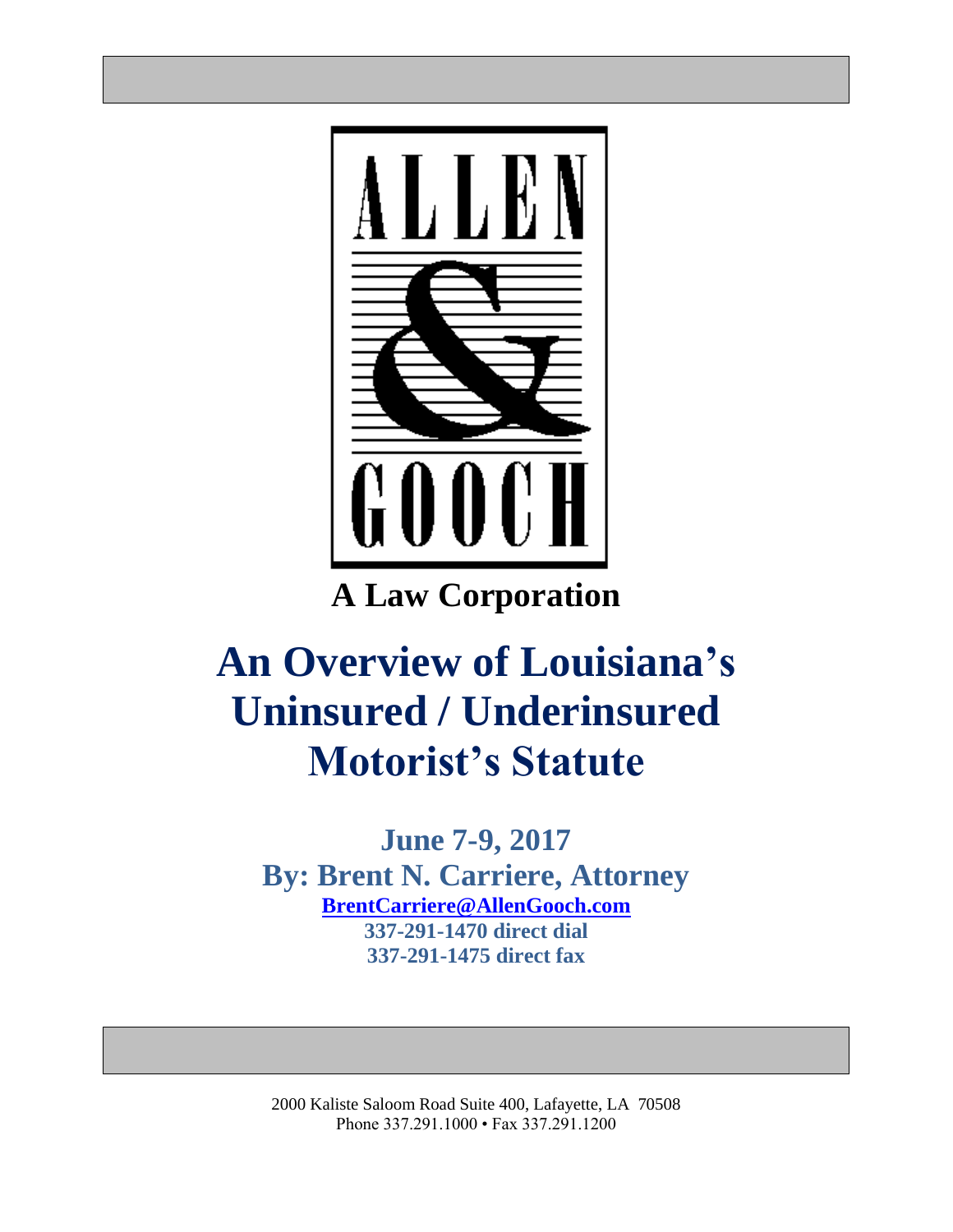### **Program Overview: A comprehensive summary of Louisiana's Uninsured / Underinsured coverage and related issues, including proper rejection of UM, and adjusting of UM claims**.

### Contents: 1 hour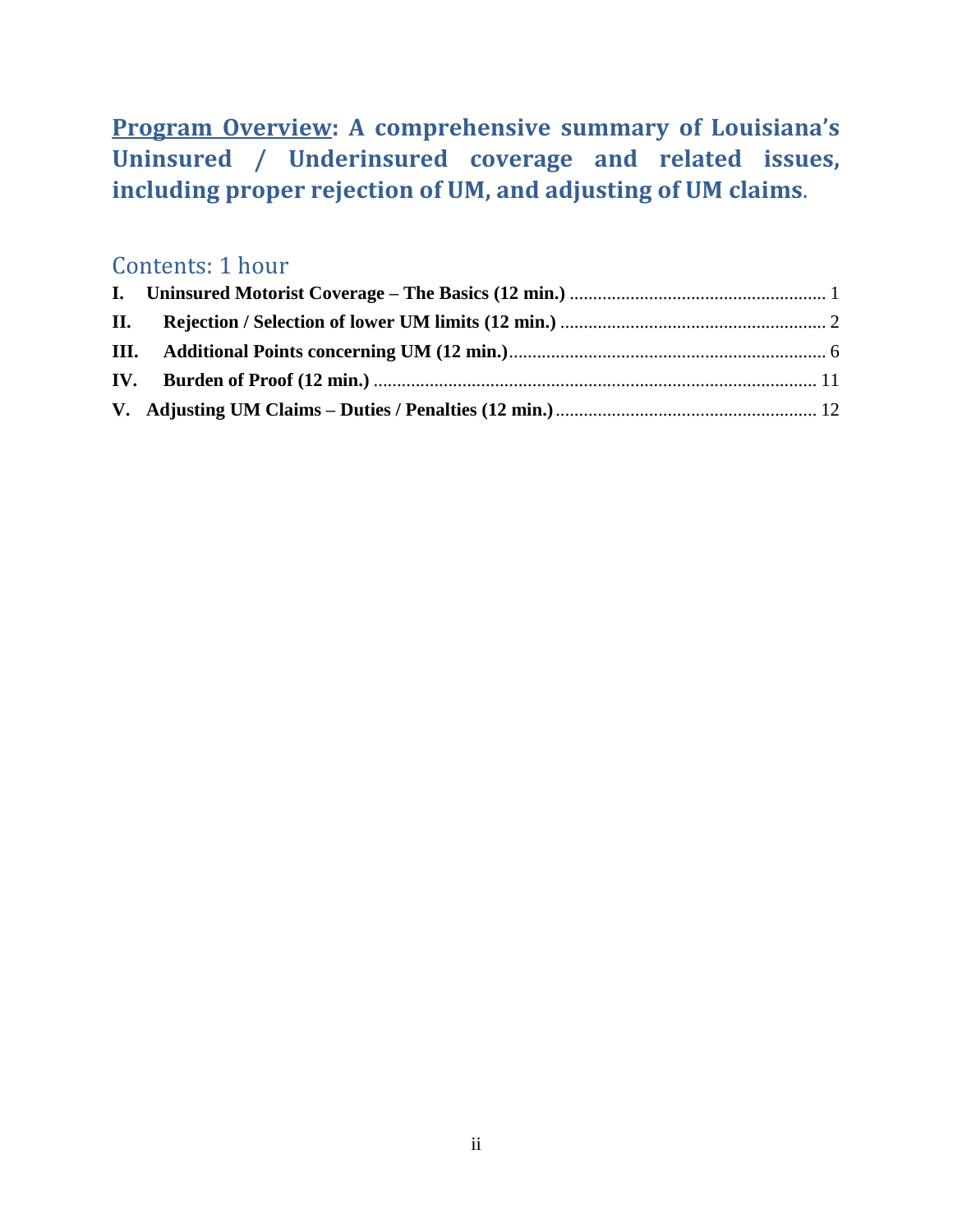### **I. Uninsured Motorist Coverage – The Basics**

#### <span id="page-2-0"></span>**The Why, What, and How**

Louisiana drivers are statutorily required to obtain a minimum amount (\$15,000 per person / \$30,000 per accident) of "**liability**" coverage to pay for damages they cause *to others*. This liability coverage is **mandatory** for all vehicles registered in Louisiana. *La. R.S. 32:861*.

However, because some drivers fail to obtain liability coverage, or do not obtain enough, one can purchase additional coverage to protect himself against those uninsured / underinsured motorists on the road. This additional protection is called **UM** coverage, and it is **optional** in Louisiana. *La. R.S. 22:1295*.

Although optional, Louisiana has a **strong public policy** to recognize the most amount of coverage for innocent victims injured. Therefore, Louisiana's insurance code is written in a manner that **presumes** UM coverage in every policy **unless** the insured specifically **rejects** / **selects** otherwise. *La. R.S. 22:1295(1)(a)(i).*

#### **Amount of UM coverage available**

Minimum: Unless rejected entirely, insurance policies, by default, must provide UM limits **matching** the amount of liability coverage. However, to save money on premiums, drivers are allowed to **select a lower amount** of UM limits. This can be done by selecting a lower amount of bodily injury UM coverage (at a minimum of \$15,000), or "**economic only**" protection (i.e. reimbursement for medical expenses, lost wages). *La. R.S. 22:1295(1)(a)(i).*

Maximum: This is debatable. In 1988, the UM statute [*22:680(1)(b), now 22:1295(1)(b)*] was amended to **restrict** the insured's right to additional coverage to "any available limit **up to the bodily injury liability coverage limits** afforded under the policy". The current statute still has this restrictive language. So, it would appear that one is still restricted in how much UM he/she can buy. However, in unique situations, courts have found ways of affording more UM coverage than liability coverage (which will be discussed in more detail later). In doing so, and despite the restrictive statutory language described above, one Louisiana Appellate Court has stated, "there is **no statutory or public policy prohibition against providing more UM coverage than liability coverage**." See *Elliot v. Holmes*, (La. App. 5 Cir. 11/19/15), 179 So. 3d 831, 838, *reh'g denied* (Dec. 4, 2015), *writ denied,* (La. 3/24/16), 190 So. 3d 1195.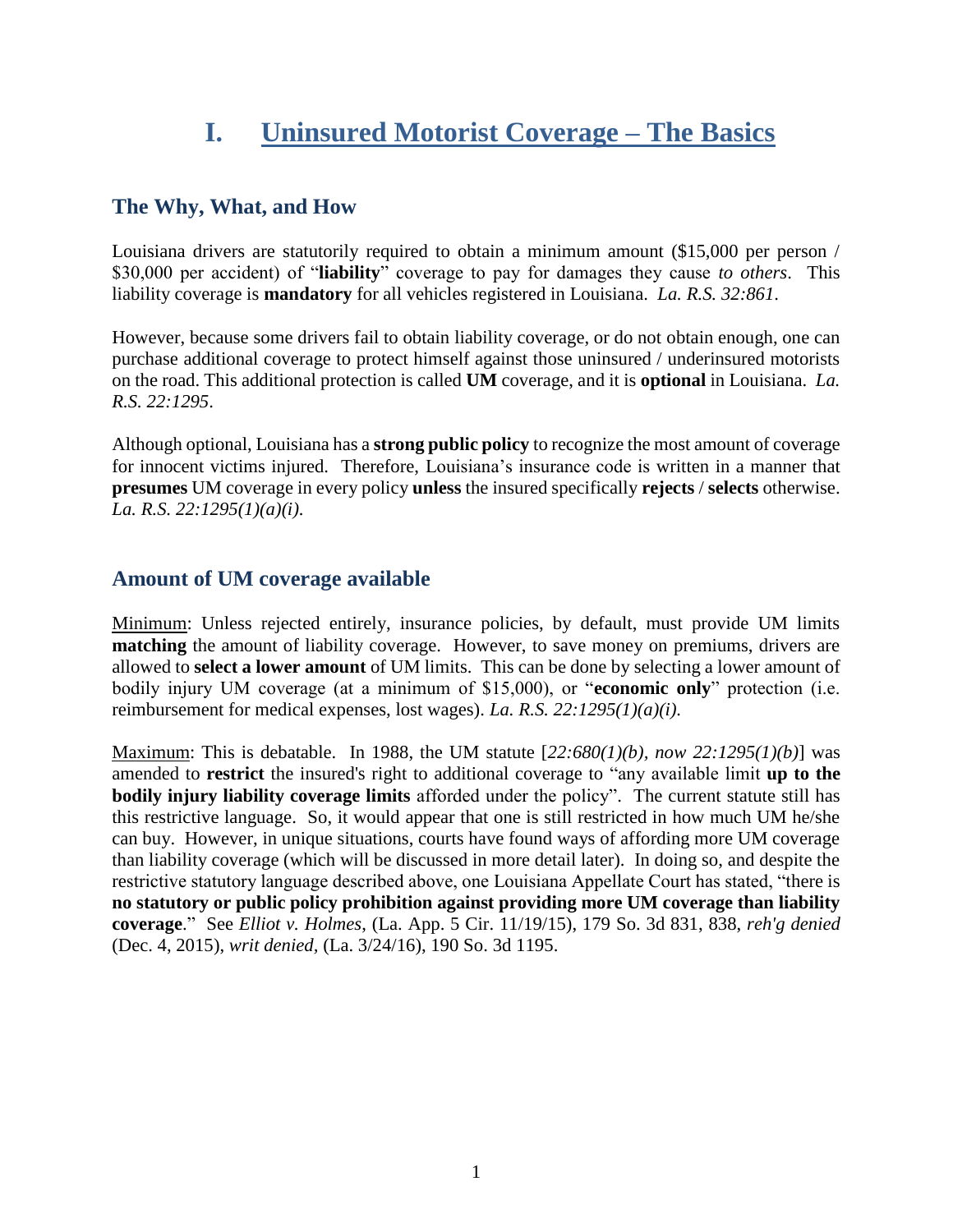## **II. Rejection / Selection of lower UM limits**

#### <span id="page-3-0"></span>**Requirements of Rejecting / Selecting UM coverage**

Since UM is presumed, nothing must be done if an insured wishes to have UM coverage matching liability limits. But, if the insured wishes to reject, or select lower UM, **strict requirements** must be met. If not, the presumption that UM is provided remains.

According to the UM statute, the rejection **/** selection of lower limits **must** be made on a **form** by the **Louisiana Commissioner** of **Insurance**, a current copy of which is shown below:

#### **STATE OF LOUISIANA** This form may not be altered or modified

#### UNINSURED/UNDERINSURED MOTORIST BODILY INJURY COVERAGE FORM

Uninsured/Underinsured Motorists Bodily Injury Coverage, referred to as "UMBI" in this form, is insurance that pays persons insured by your policy who are injured in an accident caused by an owner or operator of an uninsured or underinsured motor vehicle. Depending on the coverage purchased, UMBI Coverage can provide compensation for both economic and non-economic losses.

Economic losses are those that can be measured in specific monetary terms including but not limited to medical costs, funeral expenses, lost wages, and out of pocket expenses.

Non-economic losses are losses other than economic losses and include but are not limited to pain, suffering, inconvenience, mental anguish and other non-economic damages otherwise recoverable under the laws of this state.

By law, your policy will include UMBI Coverage at the same limits as your Bodily Injury Liability Coverage unless you request otherwise. If you wish to reject UMBI Coverage, select lower limits of UMBI Coverage, or select Economic-Only UMBI Coverage, you must complete this form and return it to your insurance agent or insurance company. (Economic-Only UMBI Coverage may not be available from your insurance company. In this case, your company will have marked options 2 and 3 below as "Not Available" or "NA.")

#### UNINSURED/UNDERINSURED MOTORIST BODILY INJURY COVERAGE

You may select one of the following UMBI Coverage options (initial only one option):

| Initials       | I select UMBI Coverage which provides compensation for economic and non-economic<br>losses with limits lower than the Bodily Injury Liability Coverage limits indicated on the policy:       |  |  |  |  |  |
|----------------|----------------------------------------------------------------------------------------------------------------------------------------------------------------------------------------------|--|--|--|--|--|
|                | <b>OR</b> \$ each accident/occurrence<br>\$ ___________ each person<br>\$                                                                                                                    |  |  |  |  |  |
| Initials       | I select Economic-Only UMBI Coverage, which provides compensation for economic<br>losses with the same limits as the Bodily Injury Liability Coverage indicated on the policy.               |  |  |  |  |  |
| 3.<br>Initials | I select Economic-Only UMBI Coverage, which provides compensation for economic<br>losses with limits lower than the Bodily Injury Liability Coverage limits indicated on the policy:         |  |  |  |  |  |
|                | <b>OR</b> \$ each accident/occurrence<br>$\frac{\text{g}}{\text{g}}$ = each person<br>each accident/occurrence                                                                               |  |  |  |  |  |
| Initials       | I do not want UMBI Coverage. I understand that I will not be compensated through<br><b>UMBI</b> coverage for losses arising from an accident caused by an uninsured/underinsured<br>motorist |  |  |  |  |  |

#### **SIGNATURE**

The choice indicated and initialed on this form will apply to all persons and/or entities insured under this policy. This choice shall apply to the motor vehicles described in this policy and to any replacement vehicles, to all renewals of this policy, and to all reinstatement, substitute or amended policies until a written request is made for a change to the Bodily Injury Liability Limits, the UMBI limits or UMBI Coverage.

| Signature of Named Insured or Legal Representative |  |  |
|----------------------------------------------------|--|--|
|                                                    |  |  |
|                                                    |  |  |
|                                                    |  |  |
|                                                    |  |  |

Print Name

<Optional Information for Policy Identification Purposes Only>

Date

<Individual Company Name; Group Name and/or Logo>

Issued Per I DOI Bulletin 08-02 08/29/08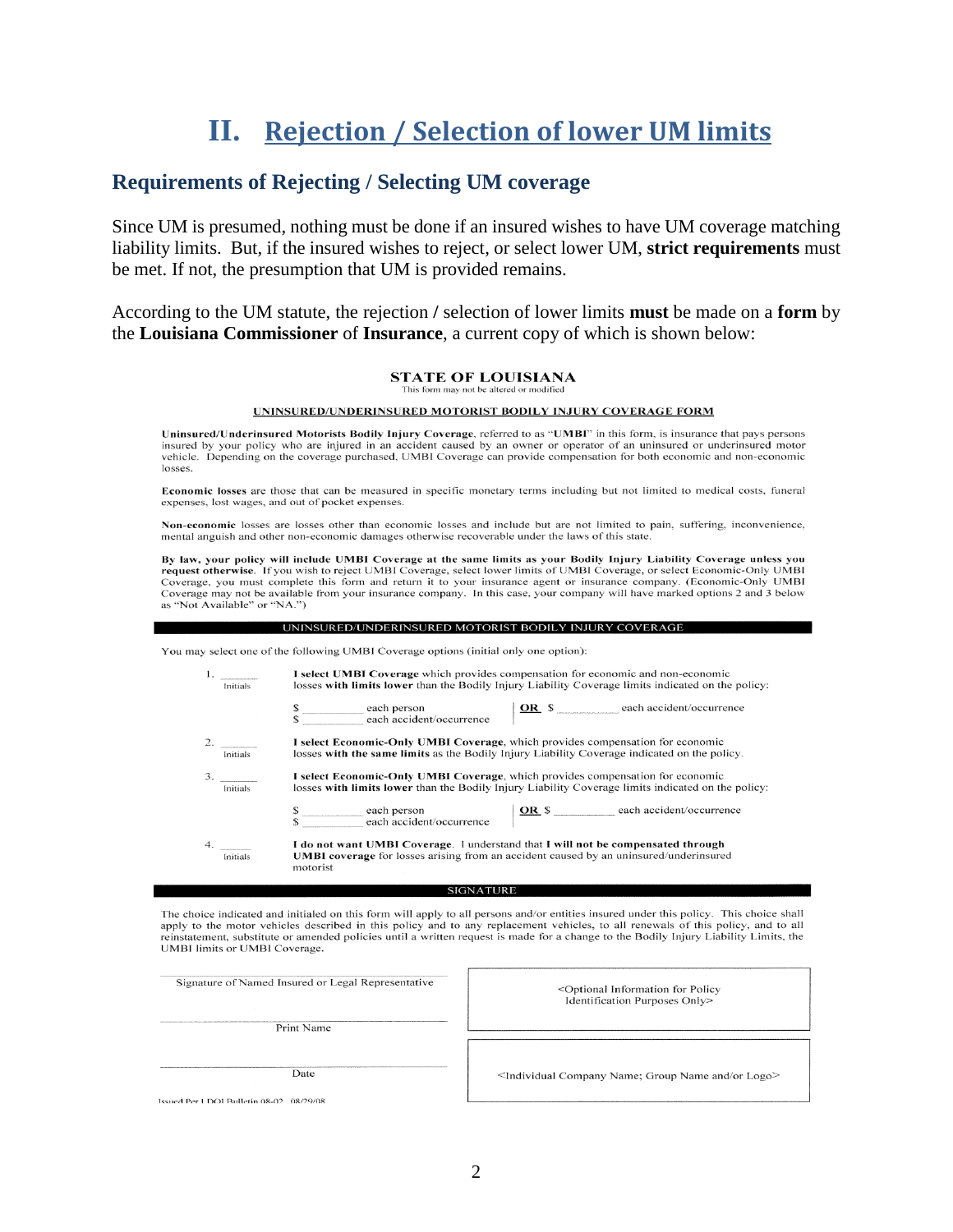The form must be **provided by** the insurer, and **signed** by the named insured or his legal representative. If so, a properly **completed** and **signed** form creates a **rebuttable presumption** that the insured knowingly rejected, or selected less UM coverage. *La. R.S. 22:1295(1)(a)(ii)*.

#### *Duncan* **requirements for rejection/selection**

In addition to the statutory instructions described above, the Louisiana Supreme Court, in *Duncan v. USAA,* 950 So.2d at 544, (La. 11/29/06) enumerated **5 - 6 tasks** to be completed for a UM rejection / selection form to be considered valid. The tasks are listed as follows:

- (1) **Initialing** the selection or rejection of coverage chosen;
- (2) *If limits lower* than the policy limits are chosen (available in options 2 and 4), then **filling in the amount** of coverage selected;
- (3) **Printing** the name of the named **insured** *or* **legal representative**;
- (4) **Signing** the name of the named insured *or* legal representative;
- (5) Identifying the **policy number**; and
- (6) **Date** the form is signed.

Possible changes – see dissent in *Hayes v. De Barton*, 211 So.3d 1275 (La. App. 3 Cir. 2/15/17)

Although Louisiana's Supreme Court declined to apply a hyper-technical interpretation of the above requirements [*Scarborough v. Randle*, 2012-1061 (La. App. 3 Cir. 2/6/13), 109 So. 3d 961, 966, citing *Banquer v. Guidroz*, (La. 5/15/09), 8 So. 3d 559], courts have strictly looked to the satisfaction of these tasks before validating any rejection form.

#### **Part of Policy & When effective**

Once the UM rejection form is signed by the insured, it is **part** of the policy, **even if not physically attached**. And, the rejection is effective **when** the policy is issued. *La. R.S. 22:1295(1)(a)(ii)*.

### **Duration & Carry Over – Generally**

A valid UM rejection / selection form is enforceable throughout the **life of that policy.** It also applies to **subsequent renewals** or **substitute policies** as long as: (1) the limits are the same, (2) the insurer is the same, (3) the insured is the same, and (4) the policy itself is *not* new. In this context, a new policy means an **original** contract of insurance, or when an insured is *required* to complete another **application**. Thus, if the limits change, a new UM rejection form must be completed. Or, if a new application is required (even for the same coverage), a new UM rejection form must be completed. *La. R.S. 22:1295(1)(a)(ii)*; *Guillory v. Progressive Ins. Co.*, 117 So.3d 318 (La. App. 3rd Cir. 2013); *Draayer v. Allen, 195 So.3d 78 (La. App. 1st Cir. 2016)*.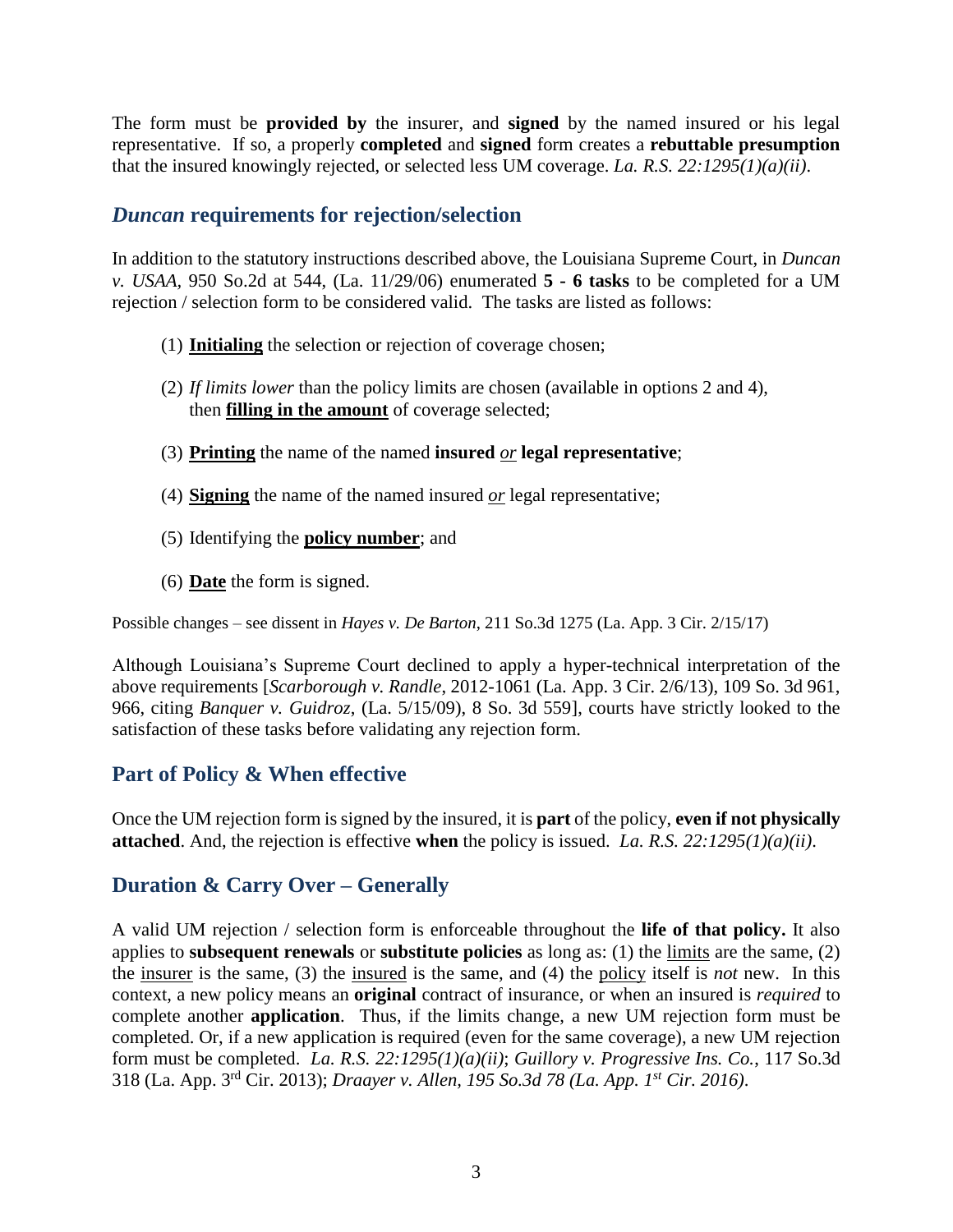#### **Change in Rejection / Selection Decision**

An insured **may** change the original UM selection or rejection **at any time** during the life of the policy. He/she can do so **by submitting a new** UM selection **form** to the insurer. *La. R.S.*   $22:1295(1)(a)(ii)$ . Just like the original form, the subsequent form must be properly completed to have any effect. If not properly completed, and if the latter form was not otherwise required, the original rejection/selection decisions remains. *Hughes v. Zurich Am. Ins. Co.*, (La. App. 1 Cir. 8/20/14), 153 So. 3d 477, 480, *reh'g denied* (Sept. 26, 2014), *writ denied,* 2014-2220 (La. 1/9/15), 157 So. 3d 1107. And, if **increasing** UM coverage, the requested increase must also be in **writing**. *La. R.S 22:1295(1)(b)*. Some courts suggest that a submission of a subsequent rejection form is not a "written request" needed to add or increase UM coverage. *McElroy v. Continental Cas. Co., 15 So.3d 377 (La. App. 2 Cir. 6/24/09)*.

#### **Irregularities that may affect the validation of UM rejection Forms**

Since *Duncan* in 2006, many nuances have created debate about whether a particular UM rejection / selection form is complete or enforceable. Below are a handful of the more significant issues.

**Incomplete Rejection form that is later completed by** *another***:** In *Gray v American National Property & Casualty Co*., 977 So.2d 839, (La. 2/26/08), a school board insurance policy was at issue. A UM selection form selecting lower limits was deemed *invalid* because it was completed by an insurance agency employee *after*it was signed by the school board superintendent. Although the subsequently completed form reflected the application and agreement of the parties to select lower limits of UM coverage, a majority of Louisiana's Supreme Court decided the form must be **completed** *before* **the UM selection form is signed by the insured** such that the signature of the insured (or representative) signifies acceptance of and agreement with all of the information contained in the form. "Allowing a person other than the insured to complete the form after it has been initialed and signed by the insured or insured's representative would not only provide **potential for abuse**, **confusion, and uncertainty**, but would also violate the well-settled principles governing the proper completion of UM selection forms." (Weimer, J, concurs in the result; Victory and Traylor, JJ, dissent)

**Incomplete Rejection form that is later completed by the** *Insured***:** The rejection of a UM coverage is *valid* where the insured fails to initial the selection on the form rejecting UM coverage prior to signing it, but **later initials the form prior to the accident** at issue. *Morrison v USAA Casualty Insurance Co*., 106 So.3d 95 (La. 1/11/12). A UM rejection is valid although **executed a week after the policy was issued**; "(t)here is no provision in the UM statute that mandates the selection/rejection of UM coverage **by an insured** only at the application for or issuance of a policy". *Bordelon v Western Heritage Ins. Co.*, 48 So.3d 421, (La. 1<sup>st</sup> Cir. 10/29/10).

**Printed Named – Insured or Agent**: In some cases, UM rejection forms contained only the printed name of the legal representative signing the form, *or* only the insured name, but not both. Citing language from the UM statute, courts recognized that the named insured *OR* the insured's legal representative's name must be printed in the waiver form, not both. In other words, courts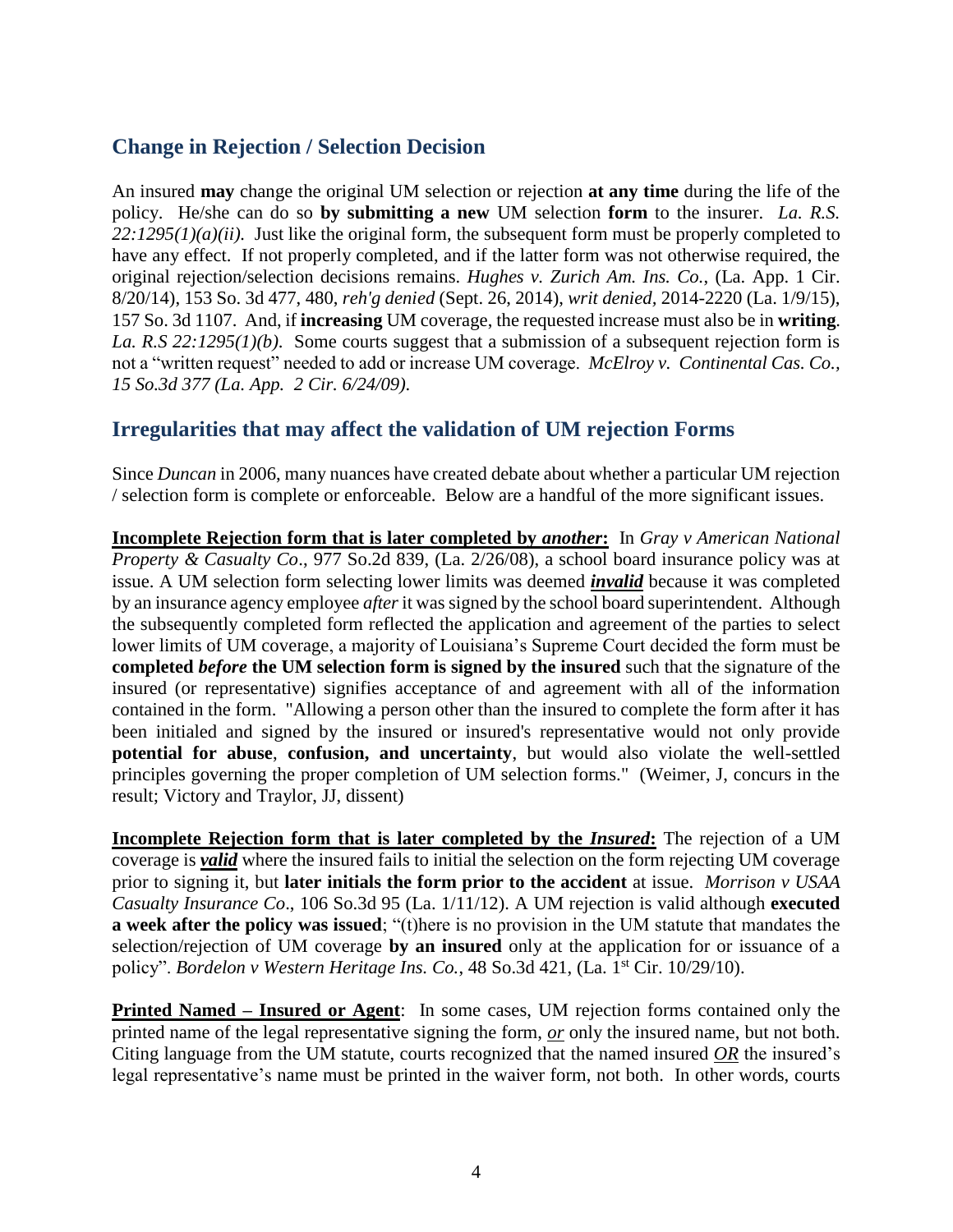found **no requirement** that **both** the legal representative's name and the insured's name be printed on the form at the same time. *Guthrie v Breaux*,  $8$  So.3d  $643$  (La. App.  $5<sup>th</sup>$  Cir. 2009).

For example, a rejection form that did not have a typed name of person who signed rejection (on behalf of corporate named insured), but did have the typed name of the insured (a corporation), was still *valid*. *Banquer v. Guidroz*, (La. 5/15/09), 8 So. 3d 559. Even when considering the *Duncan* tasks, courts found that the printing of the name of the insured *or* legal representative satisfied task #3 (Printing the name of the named insured or legal representative) when there is no question as to which policy was involved. *National Interstate Ins. Co. v Collins*, 21 So.3d 316 (La. 2009); *Duke v. Evans*, 104 So.3d 464 (La. App. 2nd Cir. 2012), *writ denied*, 102 So.3d 37 (La. 2012). In doing so, courts have followed the Louisiana Supreme Court in declining to apply a hyper-technical interpretation of the requirements. *Scarborough v. Randle*, (La. App. 3 Cir. 2/6/13), 109 So. 3d 961, 965.

**Cursive, Handwritten, Electronic Signature**: The insured's signature does *not* have to be in cursive or handwritten because the UM statute does not prescribe a method of affixing a signature. So, it **can** be written by hand, printed, stamped, typewritten, engraved, or by various other means *provided that the signature was authorized* and intended to constitute the signature. *Reno v. Travelers Home and Marine Ins. Co.,* (La. App. 1 Cir. 11/7/03), 867 So.2d 751); *Fleming v. JE Merit Constructors, Inc.,* (La. Ct. App. 1 Cir. 3/29/08), 985 So.2d 141, 147; *Rainey v. Entergy Gulf States, Inc*. 35 So.3d 215, 225-226, 2009-572 (La. 3/16/10). Accordingly, courts have recognized that an **electronic signature** on a UM waiver form is *valid* under the Uniform Electronic Signature Act (La. R.S. 9:2606, *et. seq*.), unless evidence otherwise (such as affidavit from insured refuting signature) *Bonck v. White*, 115 So.3d 651 (La. App. 4<sup>th</sup> Cir. 2013).

**Date**: A UM rejection form is not valid unless it is **dated** by the insured **at the time** of signature. *Gullatt v Allstate Ins Co*., Fifth (La.) Circuit, No.10-CA-448 (2/15/11)

**Policy Number**: A policy number is required on the rejection with *one exception*. If there is no policy number at the time the UM rejection form is signed, a **binder** number will suffice. *Kurz v Milano*, 6 so.2d 916, (La. App. 4 Cir. 2/18/09).

**Insurer's name**: Courts have held that a waiver may be valid although the insurer's name does not appear on the form. *Gingles v Dardenne*, 4 So.3d 799 (La. 2009). *However***,** there is some question if this *still* applies. *Gingles* dealt with a UM rejection forms that predated changes to the form in 2008. The pre-2008 form/bulletin contained optional language for the insured name that was not repeated in the post-2008 form/bulletin. In the new form/bulletin, the **name of the individual company, the group name,** *or* **the insurer's logo** is **required**.

**Change to Insured Name**: Where the owner remains the same, but simply changes the insured's **business name** as named insured under the policy (Cancienne Plumbing, Inc., to Cancienne Plum Tuning to Cancienne Plumbing), a new rejection form is **not required**. *Munsch v Liberty Mutual Ins.* Co., 928 So.2d 608, (La. 1<sup>st</sup> Cir. 2006); *Rodriguez v Direct General Ins. Co.* 86 So.3d 651,  $(La. 5<sup>th</sup> Cir. 1/24/12).$ 

**Form modification**: Courts have found that the modification of the **"**header" in the commissioner's form did **not invalidate** the waiver. Where a UM form is otherwise identical to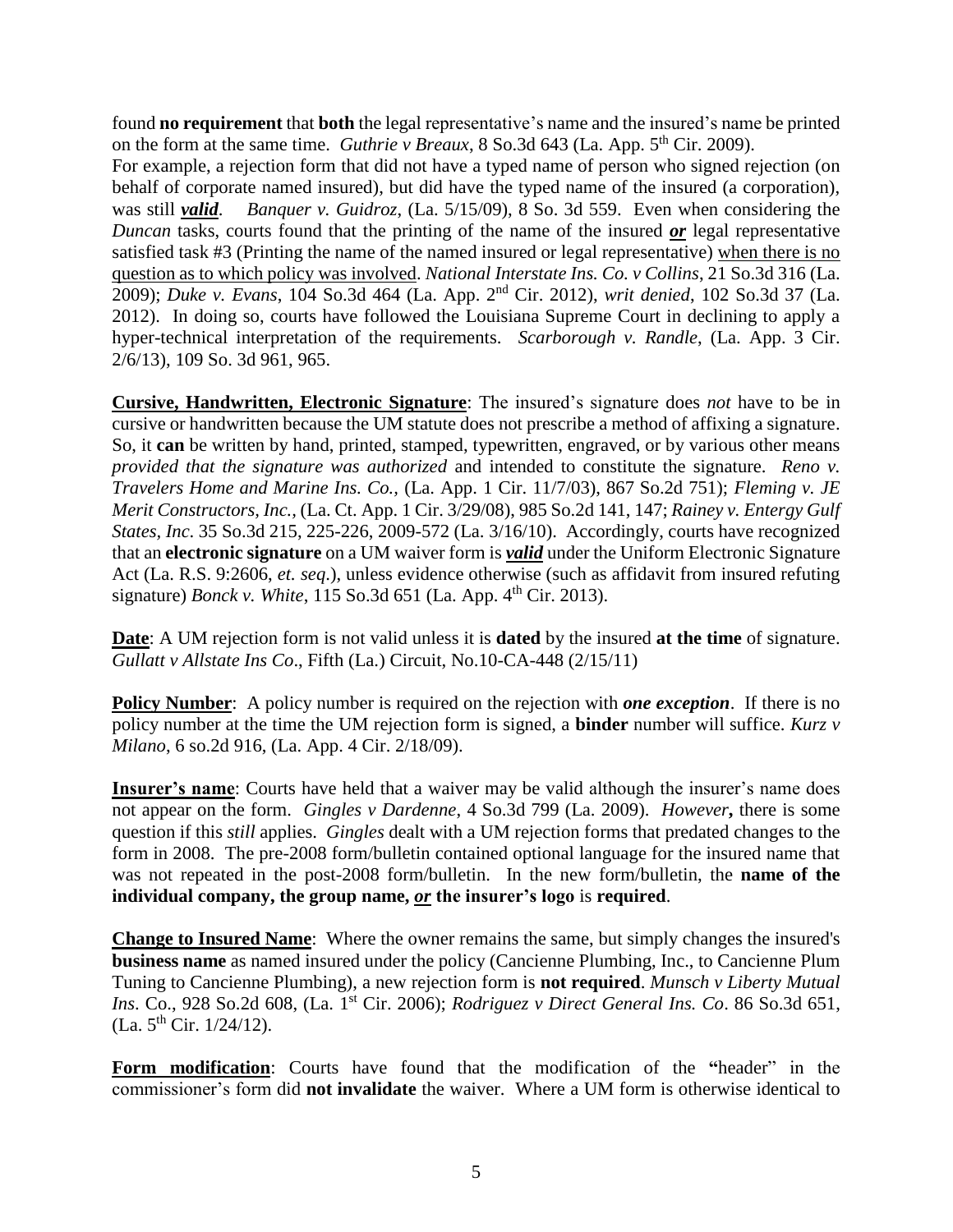that of the insurance commissioner, except the header (language advising of the prohibition against altering or modifying the form was absent), and there is **no material discrepancy** as to the named insured on the policy and the UM form, the form is *valid*. *Scarborough v. Randle,* 109 So.3d 961 (La. App. 3rd Cir. 2013).

**Understanding / Language Barrier:** Courts have held that in the absence of fraud, duress or misconduct, the insured is **presumed to know and understand** what he/she is signing. This is so even if the insured's native or primary language is not English.

In *Garza v. Argueta*, 113 So.3d 384 (La. App. 5<sup>th</sup> Cir. 2013), a Plaintiff executed a waiver of UM coverage, but later argued it was invalid because English was not his first language and he did not understand what he was signing when he signed the form. The court rejected his argument because the plaintiff had lived in an English speaking country for a number of years, held in English speaking job, and filled out other applications and English. In *Garay-Lara v Cornerstone National Insurance* Co., 145 So.3d 423, (La. 1 Cir. 5/2/14), a court held that a UM rejection coverage was *valid* where insured claimed he did not fully understand what he was doing, but agent communicated with him entirely in Spanish, insured's primary language, and obtained his choice and desire to reject UM coverage in Spanish, and at no time did insured state he did not understand the explanation he was given regarding the availability of that coverage.

**Authority of another to Execute UM Waiver:** A UM rejection form can be signed by an agent / legal representative of the insured as long as there is authority to do so. And, although authorization *can be in writing*, if is not required as verbal authority is sufficient. *Terrell v Fontenot*, 96 So.3d 658 (La. App. 4<sup>th</sup> Circuit 2012).

In *Terrell, supra,* an employee of a company was able to sign the UM rejection form on behalf of the company, even though such authority was verbal. In another case, a husband was able to sign his wife's name because it was with her permission. *Villalobos v. U.S. Agencies Casualty Ins. Co.*, 112 So.3d 398 (La. App.  $4<sup>th</sup>$  Cir. 2013) Conversely, is there is no clear authority, the signature may not be valid, such as when an insurance agent does not discuss with the insured the limit of lower coverage but unilaterally fills in the amount of the limit. *Ware v Gemini Ins. Co*., 51 So.3d 179, (La. 3 Cir. 11/24/10).

**Changed Policy Number in Subsequence:** The changing of a number in the policy number sequence to reflect that the insured had qualified for a group discount **does** *not* **render invalid** the UM rejection/selection form validly executed at the inception of the policy. *Denofrio v Greer*, 999 So.2d 1235 (La. App. 2 Cir. 1/14/09).

## **III. Additional Points concerning UM**

### <span id="page-7-0"></span>**Punitive damages of Tortfeasor – Can be excluded**

An insurance company can exclude, from UM coverage, **punitive or exemplary damages** of a tortfeasor, as long as the exclusion is specifically set forth in the policy. In other words, an insurer can avoid paying any punitive damages (such as with an intoxicated driver) if the policy language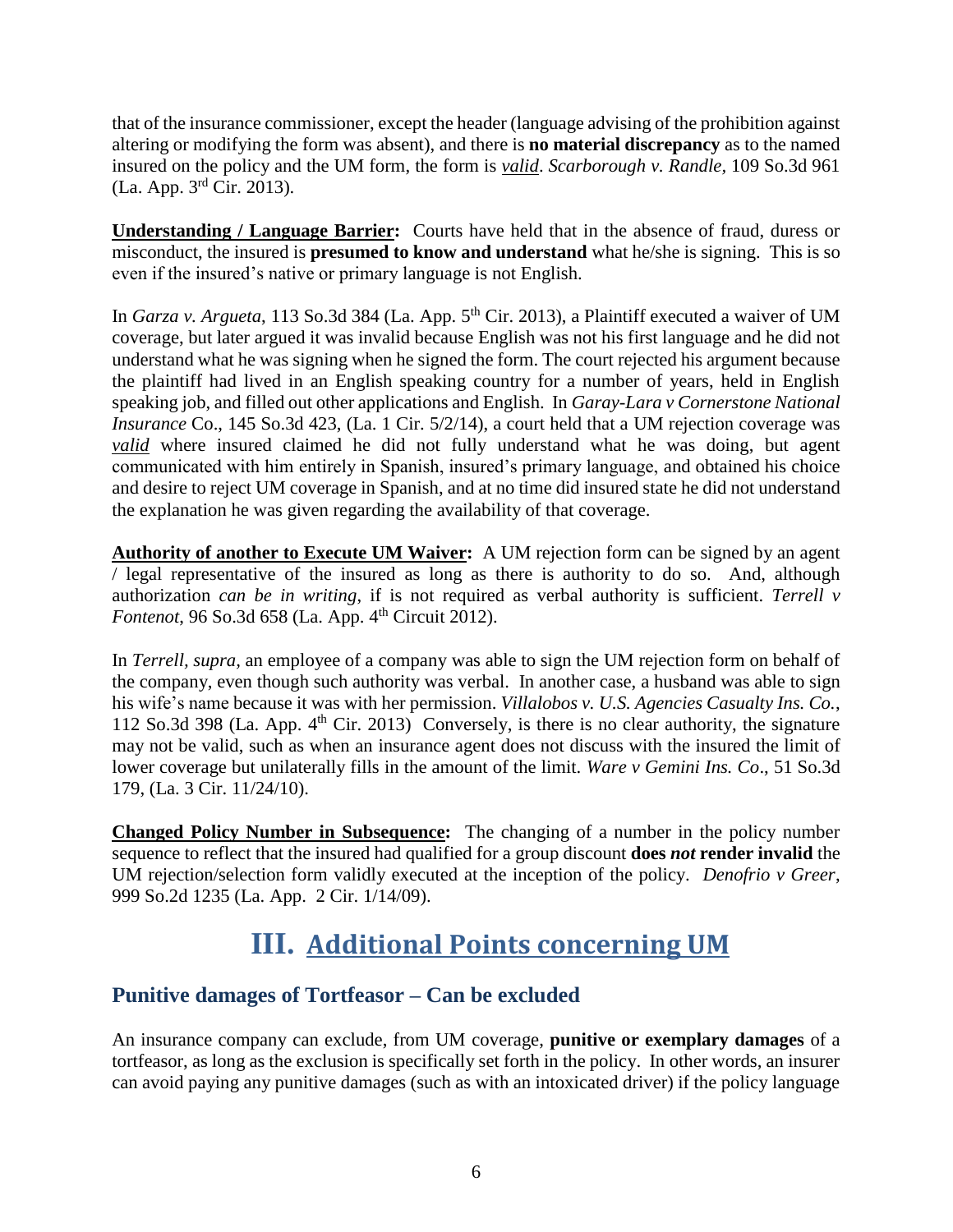specifically omits coverage for same. *La. R.S. 22:1295(1)(a)(i); Fortier v. Hamblin* 610 So.2d 897 (La. App. 1 Cir. 1992).

#### **Stacking of UM coverage**

Normally, Louisiana **does not** allow the stacking of multiple UM policies. Under its anti-stacking statute, an insured is prohibited from combining or stacking UM benefits either inter-policy or intra-policy to increase coverage. Therefore, if several UM policies are available to him, the insured may recover under one and only one of the policies. He may **select** which policy from which to recover. **There is one exception**. A second policy may be stacked if: (1) the injured party is occupying an automobile not owned by him; (2) the UM coverage on the vehicle in which the injured party was an occupant is primary; and (3) the primary UM coverage is exhausted due to the extent of damages. In that case, **one** other UM policy can be stacked and that coverage is considered as excess. *La. R.S. 22:1295(c); Irvin v. State Farm*, 867 So.2d 777 (La. App. 3 Cir.12/10/03).

#### **UM extended to Passengers**

Only recently has UM coverage been definitively extended to **passengers**. In *Bernard v Ellis*, 111 So.3d 995, (La. 2012), a majority of the Louisiana Supreme Court concluded that a person who is a passenger in an automobile is a permissive "**user**" of the vehicle. As such, the passenger is entitled to the same UM coverage under a policy which provides UM coverage to any "user" of the vehicle.

#### **UM extended to other "Users"**

The definition of "user" of a vehicle has even been extended to those **physically outside** of the vehicle. In *Tyler v. Dejean*, 121 So.3d 204 (La. App. 3rd Cir. 2013), UM coverage was extended to 3 employees who were **trimming weeds, picking up refuse, and placing refuse bags on employer's insured truck**. An uninsured motorist lost control and struck the employees. A UM claim was made by the employees on the UM policy for the employer's truck. The primary policy provided UM coverage to persons "occupying" a covered auto. Since UM coverage is mandated with liability coverage, however, the court concluded that the real test was whether the employees were afforded liability coverage because they were "using" the insured auto. The majority found such use.

#### **No UM - Owned /** *Un***listed vehicle**

UM coverage **does not apply** to … an insured, **while occupying** a motor **vehicle owned** by the insured **if such motor vehicle is not described in the policy** under which a claim is made, or is not a newly acquired or replacement motor vehicle covered under the terms of the policy. Notably, this exclusion is **limited**. It **only** applies **if** the policy is one **that describes specific motor vehicles**. *La. R.S. 22:1295(e).* **Ownership** by key – if the claimant does not own the vehicle, this provision does not apply. In *Salvaggio v Allstate Ins. Co.*, 997 So.2d 845, (La. 3 Cir. 11/5/08), a husband and wife were in the process of obtaining a divorce when their children were injured in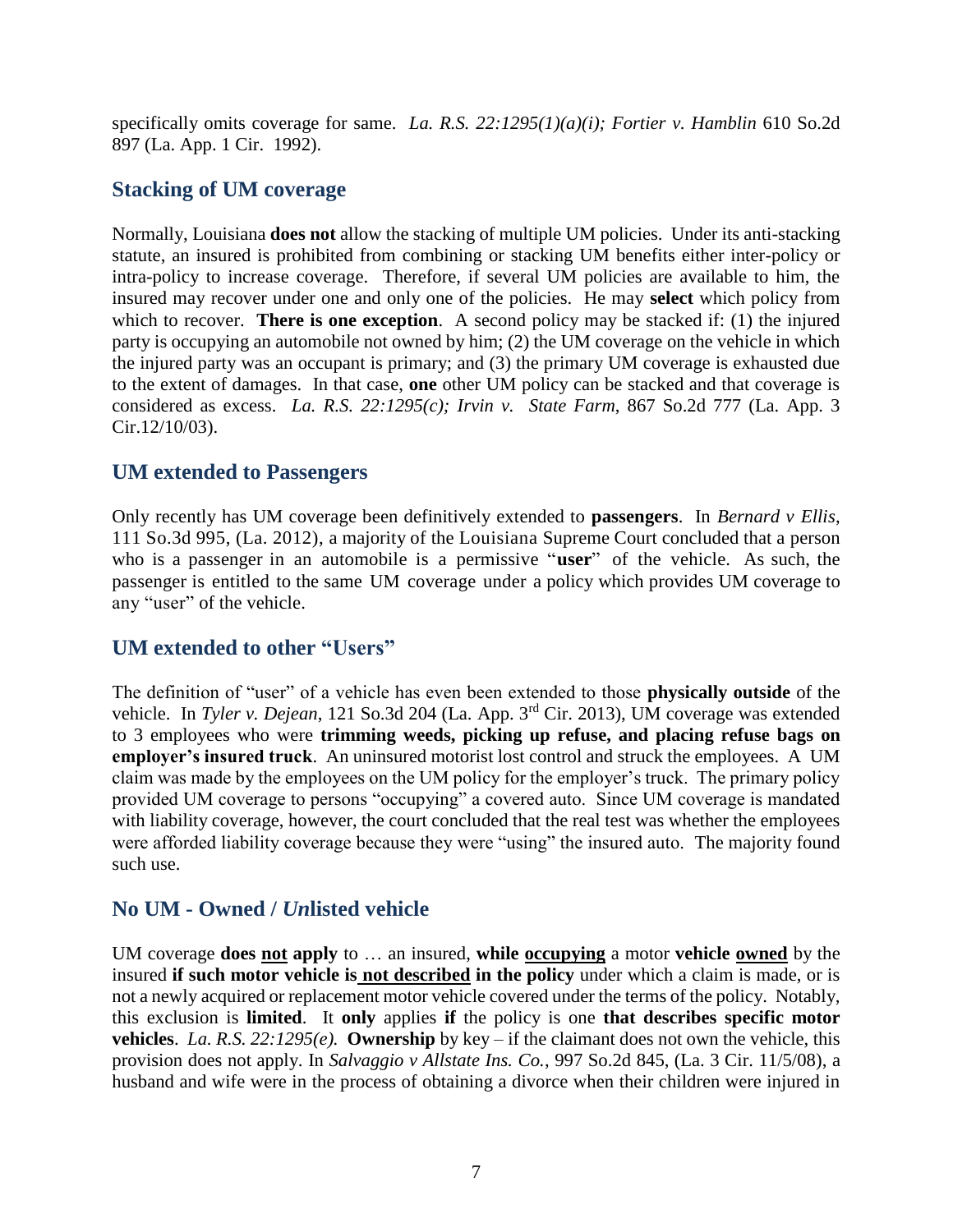an accident while riding in husband's vehicle. Because the husband and children were residing with husband's mother (mother-in-law), UM claims were made on the mother-in-law's UM policy, which did not list the father's truck on its policy. The insurance company cited 22:1295(e) to deny the claims. In its decision, the court first distinguished the UM claim made by the father from UM claims by the children. Then, insofar as the children, the court found UM coverage because they were occupying a vehicle which they **did not own**.

#### **Self-Insurer – No UM rejection required**

*La. R.S. 22:1295(3)* provides that **any party** possessing a certificate of **self-insurance** as provided under the Louisiana Motor Vehicle Safety Responsibility Law, **shall be an "insurer" within the meaning of uninsured motorist coverage** provided under the provisions of this Section. This provision **shall not** be construed to **require** that a party possessing a certificate of self-insurance **provide UM coverage** or that such coverage is provided by any party possessing such a certificate. And, provisions in a UM policy containing an **exclusion for self-insurers** does **not violate Louisiana's public policy** regarding UM coverage because it does not in any way thwart the legislature's objective of providing for UM coverage in situations where an alleged tortfeasor is uninsured or inadequately insured. *Chauncy v. Allen*, 15-CA-0874 (La. App. 1 Cir. 2/26/16),

#### **Excluded driver – no UM**

In *Filipski v. Imperial Fire & Cas. Ins. Co*. 2 So.3d 742, (La., 2009), a motorist was expressly excluded as a driver from a policy's liability coverage, yet made a UM claim under the same policy from which he was excluded. Louisiana's Supreme Court found that *because he was not an insured for "liability" purposes*, he was **also precluded from recovering under the policy's UM coverage**. However, in *Green v. Johnson,* (La.10/15/14); 149 So.3d 766, the Supreme Court **narrowed** this statement of law (*no UM if not liability insured*) by stating it **applies only** where parties **contractually exclude** *all* **coverage** (i.e. due to the exclusion) and the UM claimant is seeking **statutory** (i.e. presumed) UM coverage.

#### **UM can exist for a person not covered by liability**

In some circumstances, one may **still be considered a UM insured** even though he is properly **excluded under liability** coverage. Such could happen if a policy has separate exclusions for its liability and UM sections, and the exclusions **differ**. This may also lead to **more UM coverage** than liability coverage mentioned earlier.

In *Green v. Johnson,* (La.10/15/14); 149 So.3d 766, a driver of a motorcycle was not considered an insured *under the liability section* of the policy due to specific liability exclusions. However, the **UM section** of the policy **had its own exclusions** with **different language** that did not exclude the motorcyclist from UM. Therefore, the court found that he was still considered a UM insured even though he was properly excluded under liability.

In *Elliott v Holmes*, (La. App. 5 Cir. 11/19/15), 179 So. 3d 831, 838, *reh'g denied* (Dec. 4, 2015), a plaintiff worked for car dealership and was driving a customer's car to the shop for service when he was rear-ended. The plaintiff filed suit against the customer's UM carrier. The customer's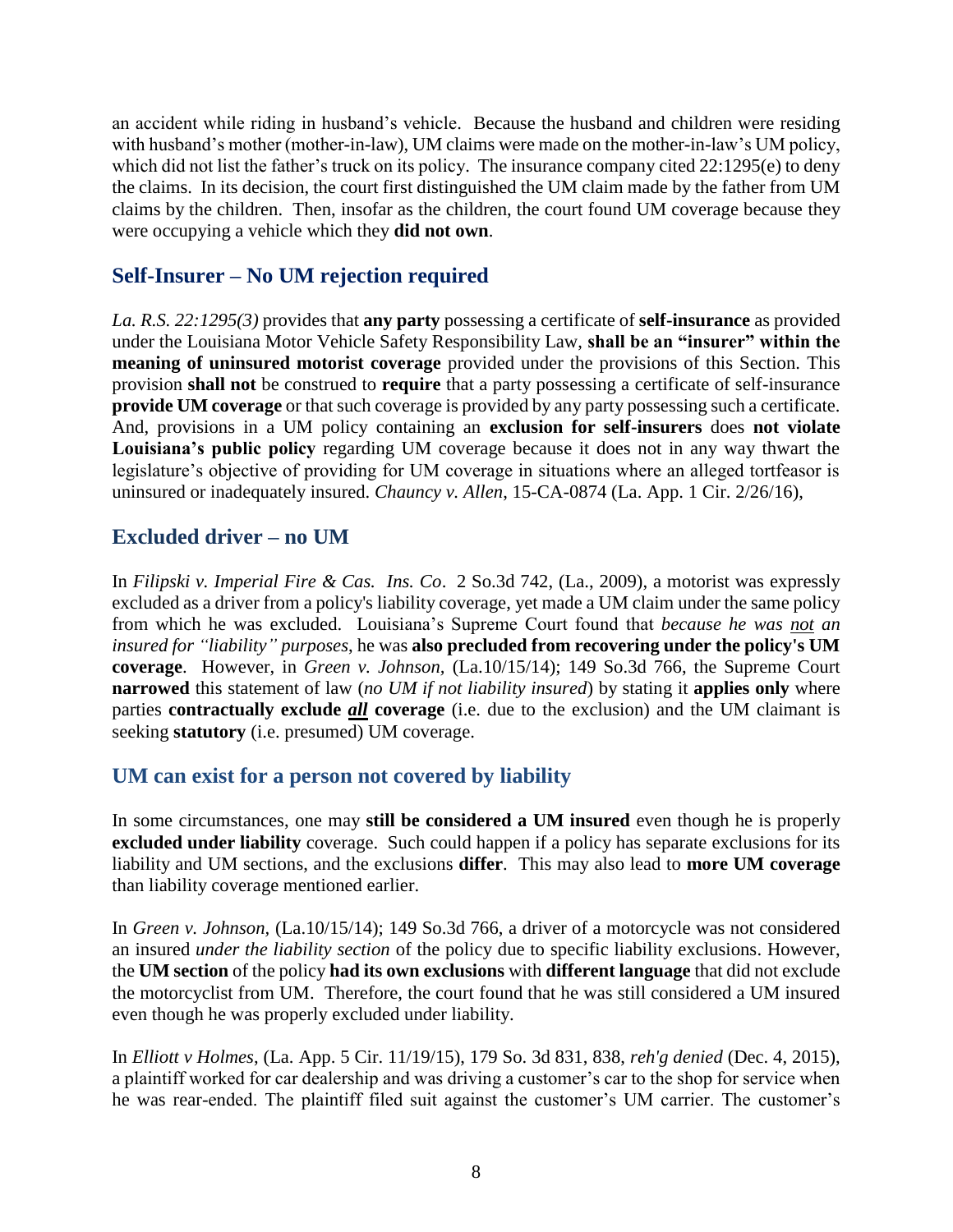policy provided liability and UM coverage with limits of \$500,000 per person, but had an exclusion limiting liability coverage to minimum limits (\$15,000) for anyone while servicing the vehicle. Because the **UM section of the policy had its own exclusions**, which **differed** from the liability section by not having the same exclusion language, the **reduction did not apply**.

So, the statement of law in *Filipski* (no UM if not liability insured) still applies, but only if the same means of exclusion apply to the entire policy, including liability and UM sections.

#### **UM Exclusions – Must be Clear**

For any UM exclusion to be **enforceable**, the exclusion language must be **clear**. If not, UM coverage will be provided under the statutory presumption. In *Mistich v. Weeks*, 107 So.3d 1 (La. App. 3rd Cir. 2012), *writ denied*, 100 So.3d 838 (La. 2013), a UM claim was made under a "Comprehensive Automobile Policy" purchased by the claimant who was injured while driving a company vehicle provided to him for regular use. The UM claim was denied because the policy excluded coverage for any vehicle not showed on its Declarations. However, the court noted that the declarations page listed no automobiles and allotted no spaces for which to do so. Thus, the court found the policy exclusion was **ambiguous**, thus **unenforceable**, and **UM was provided** under Louisiana's statutory presumption.

#### **UM Exclusions – Must be Specific to UM section**

As seen in *Green v. Johnson,* and *Elliott v Holmes* discussed above, for any exclusion to be applicable to UM, there can be no question that the Exclusion applies to the UM section. If a policy has separate definitions and/or exclusions for sections of its policy (i.e. Liability and UM sections), one should **look to the UM section** to determine if there is UM coverage, especially if the sections differ in language.

### **UM Credits – WC / Med Pay**

UM insurers may receive a credit from any **workers compensation** paid to its insured for the same accident. The reasons are (1) the UM carrier and the WC provider are **solidary obligors** such that payment by one extinguishes the obligation of the other to the extent of the payment, and (2) evidence of the credit is not kept out at trial by the "collateral source rule". *Cutsinger v Redfern*, No. 2008-C-2607 (5/22/09) (Victory, J concurs in the result) [confirms *Bellard v. American Century Insurance Company* 987 So.2d 654 (La. 4/18/08)]

Another UM credit can be taken from any payments the UM insurer made to its insured under the **medical payments coverage** for the same accident. However, the credit is conditional. First, the credit must be specifically set forth in the UM policy. Secondly, the insured must be **made whole before** the credit can apply. In other words, if the insured's total damages exceed the UM policy limits, the credit does not apply. *Barnes v. Allstate Insurance Co.,* 608 So.2d 1045 (La.App. 1st Cir.1992); *White v. Patterson,* 409 So.2d 290 (La.App. 1st Cir.1981), *writ denied,* 412 So.2d 1110 (La.1982); *Boudreaux v. Colonial Lloyd's Ins. Co.*, 633 So. 2d 682, 686 (La. Ct. App. 1993).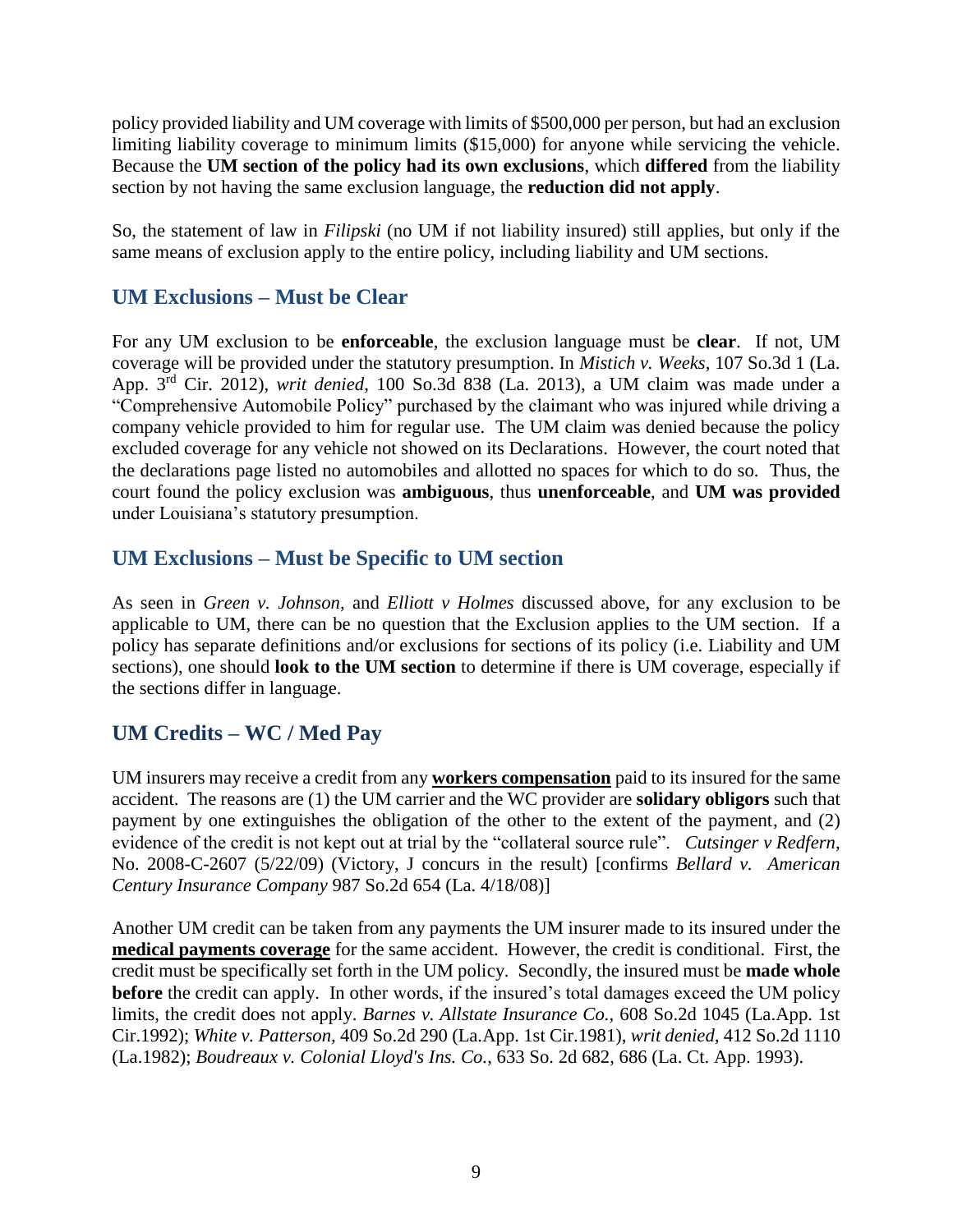#### **Subrogation by UM carrier**

If a UM insurer makes payment, it **receives the right** to recover that amount from the tortfeasor. However, it **acquires no greater rights** than those by the insured, and is subject to all limitations applicable to the original claim. *Blazer v. Honda Motor Company*, 872 So.2d 534 (La. App. 3 Cir. 3/33/04). **Timing** is also important. Subrogation can only occur as long as the insured still has right of recovery. In other words, if the insured already settled with or released the tortfeasor before UM payment, there is no subrogation. *Bosch v. Cummings,* 520 So.2d 721 (La.1988).

#### **Conflict / Choice of Law**

Louisiana's UM statute provides that its UM law shall apply to any **accident** which occurs **in Louisiana** and involves a **Louisiana resident**. *La. R.S. 22:1406(D)(1)(a)(iii).* Although this means that Louisiana's UM law can be applied to foreign insurance policies in *most* cases (where the accident occurred in Louisiana and involved a Louisiana resident), such is **not** automatically applied. Instead, courts are **instructed** to conduct a **choice-of-law analysis** pursuant to La. Civil Code Arts 3515 – 3537 to determine which law should apply. The objective is to identify **the state whose policies will be most seriously impaired** if its law is not applied to the particular issue involved in the lawsuit. In an insurance coverage context, such may be based on: (1) relationship of each state to parties and accident, (2) pertinent contacts of each state to the policy in question, including the place of negotiation, formation, performance, object of contract, and place of domicile, residency, business of the parties, and (3) purpose of the contract. *Champagne v. Ward*, (La. 1/19/05), 893 So. 2d 773, 775; *Jones v Government Employees Insurance Co.*, (La. App. 4 Cir. 12/16/15), 183 So. 3d 636, *writ denied,* (La. 3/4/16), 188 So. 3d 1059.

In *Champagne v. Ward*, *supra*, an accident occurred in Louisiana between a Mississippi driver and Louisiana driver. The Mississippi driver made a UM claim under his policy arguing that Louisiana law should apply. However, the court found that the law of Mississippi applied. Mississippi is where the policy was issued, the claimant resided, and the insured's vehicle was garaged. Thus, Mississippi had more substantial interest in the application of its laws governing UM coverage and Mississippi's policies would be most seriously impaired if its law were not applied to the policy.

In *Jones v Government Employees Insurance Co., supra,* there was a question of whether Georgia or Louisiana law applied to a UM claim. The subject accident occurred in Louisiana, the insured vehicle was registered in Louisiana, the claimant voted in Louisiana, and had a Louisiana license. However, the claimant lived in Georgia at the time the UM policy was issued to him, in Georgia, with a Georgia address. The court decided that Louisiana law applied.

#### **Prescription – UM claim – 2 years**

La. R.S. 9:5629 provides: Actions for the recovery of damages sustained in motor vehicle accidents brought pursuant to UM provisions in motor vehicle insurance policies are prescribed by two years reckoning from the date of the accident in which the damage was sustained. Prescription is interrupted by the filing of a suit in a court of competent jurisdiction. *La. C.C.P. 3462*. The interruption of prescription against one solidary obligor is effective against all solidary obligors. *La. C.C.P Art. 1799 / 3503*.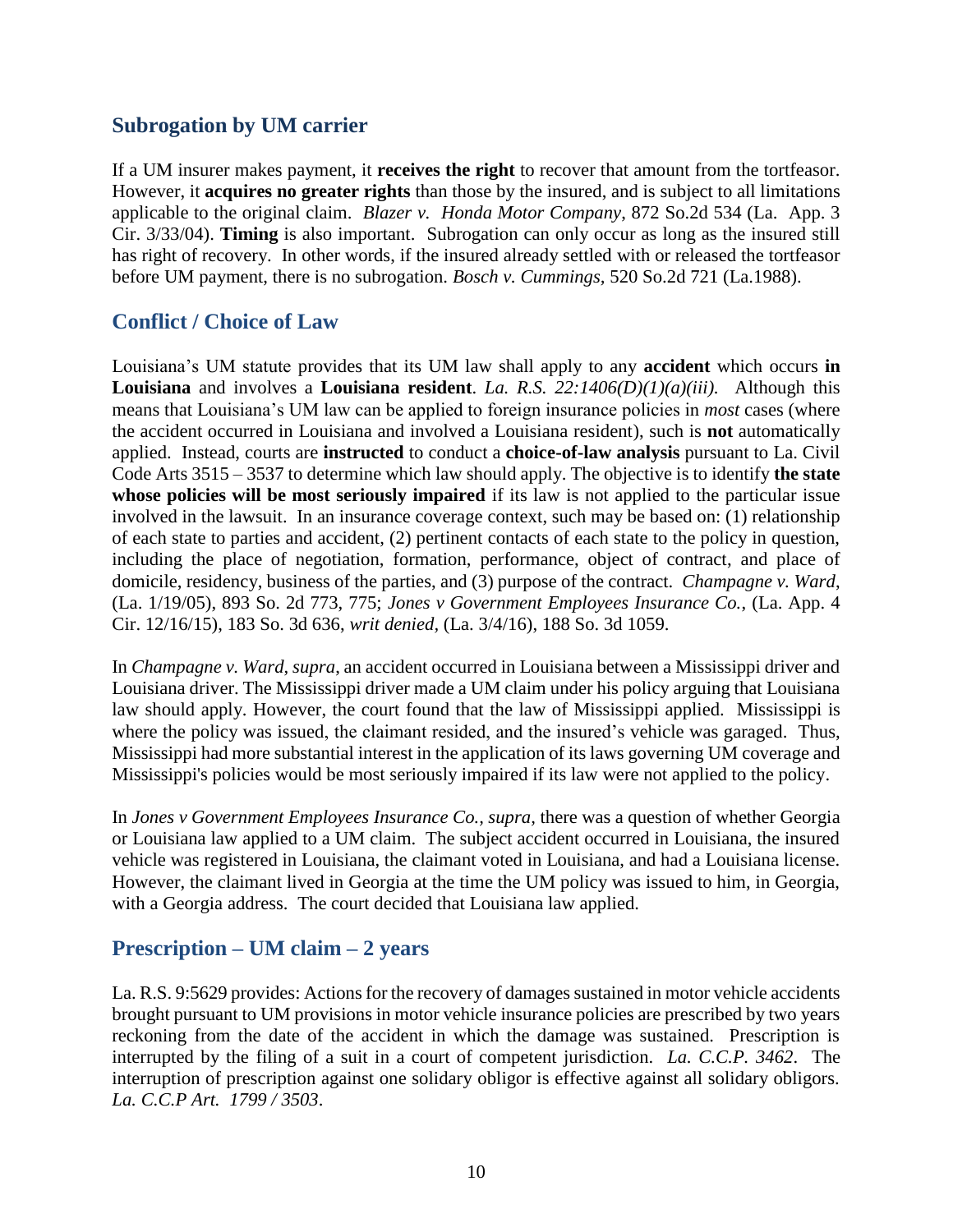## <span id="page-12-0"></span>**IV. Burden of Proof**

#### **UM Plaintiff's burden of proof**

When making a UM claim, the claimant has the initial **burden of proof**. To satisfy this burden, he must produce "sufficient facts" to the UM insurer that:

- 1. The adverse driver in the accident was uninsured or underinsured;
- 2. The un/underinsured driver was at fault;
- 3. Such fault gave rise to damages; and
- 4. Extent of damages.

*Reed v. State Farm* (La. 10/21/03), 857 So.2d 1012, citing *McDill v. Utica Mut. Ins. Co.*, 475 So. 2d 1085, 1088 (La. 1985). Insofar as the first item (adverse driver uninsured or underinsured), such can be done by an **affidavit / sworn testimony** by the adverse driver, or Department of Public Safety and Corrections. *La. R.S. 22:1295(6)(a)-(c).* 

Once the above information is provided to the insurance company, a *prima facie* case is established, and the burden **shifts** to the insurer. *La. R.S. 22:1295(6)(d).* 

#### **"Miss and Run" – Burden increased**

In a situation where damages may be suffered by UM claimant when there was **no physical contact** (i.e. run off roadway) with a **phantom** adverse driver (i.e. driver ran off), the above burden is *heightened*. The UM claimant must now show, by **an independent and disinterested witness**, that the **injury was the result** of the actions of the driver of another vehicle whose identity is unknown or who is uninsured or underinsured. *La. R.S. 22:1295(f)*. And, it is **not necessary** that the witness actually **see** the accident. In *Wheat v. Wheat,* 868 So.2d 83, (La. App. 1 Cir. 11/7/03), a "miss and run" UM claim was established by the testimony of the investigating state trooper who stated that his investigation revealed that a transmission was left in the roadway that caused the subject accident involving insured's vehicle. The trooper further stated that he did not get this information from insured, that he did not stand to benefit from the statement, and that he viewed scene soon after accident.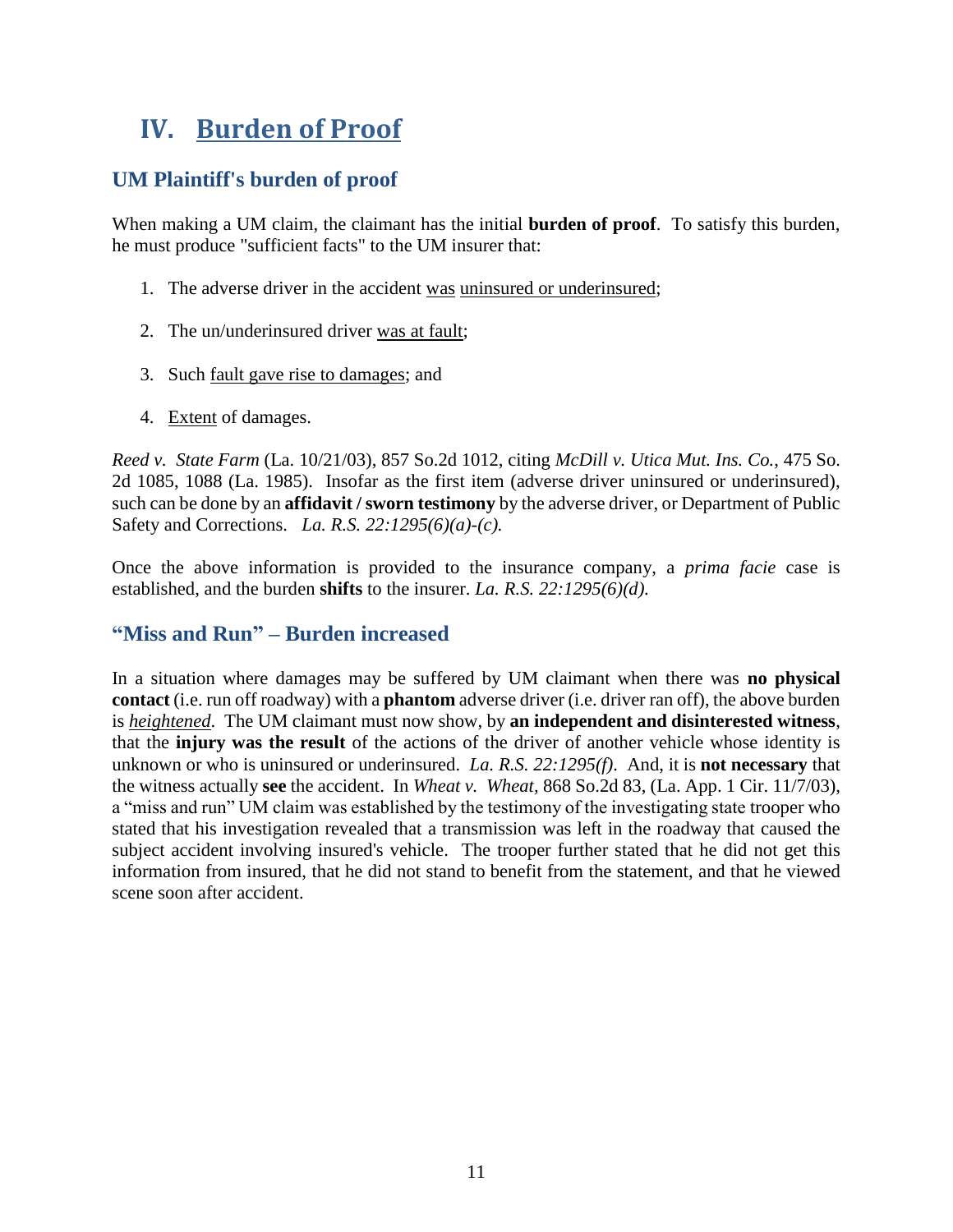## <span id="page-13-0"></span>**V. Adjusting UM Claims – Duties / Penalties**

### **Payment of UM claim - Unconditional Tender**

If the insured has carried his burden (elements 1-4 above), and if the UM insurer does not refute any part of the claim, it **must pay** the claimant in the amount presented.

If, however, the UM claimant is unable to fully prove the last element of the claim (i.e. exact extent of his general damages), or if the UM insurer disagrees with same, the UM insurer simply cannot do nothing. It **must tender** a **reasonable amount** as a sign of its good faith to comply with its contractual duties under the insurance policy. *McDill v. Utica Mut. Ins. Co.,* 475 So.2d 1085 (La.1985). The tender **amount** should "be a figure over which reasonable minds could not differ." Further, the tender must be **unconditional** since it is contractually owed. *Id.* at 1091–92; *Guidry v. State Farm Fire & Cas. Co.*, 2011-262 (La. App. 3 Cir. 10/5/11), 74 So. 3d 1276, 1285, *writ denied*, 2011-2470 (La. 2/10/12), 80 So. 3d 472.

Since it is "unconditional", an unconditional tender is **not recoverable**. However, it also is **not** a **waiver of a right to litigate** coverage. *State Farm Mutual Automobile Insurance Company v. Azhar,* 620 So.2d 1158, 1159 (La.1993). The **qualitative effect** of a UM unconditional tender is that it protects a UM insurer – for the amount tendered - from **penalties** and **attorney's fees** should it be found after trial that some or more UM payment was due. *Clark v. State Farm Mutual Automobile Insurance,* p. 21 (La.5/15/01), 785 So.2d 779, 792 (issue before the court was abandonment, and not specifically the viability of coverage, but the statement speaks to the purpose and operation of the statute).

#### **If after suit - Judicial interest included**

By operation of La. R.S. 13:4203, once suit on a UM is filed, the claim necessarily increases to take into account **accrued interest** from the date of judicial demand (date suit is filed). Therefore, if an unconditional tender is made **after suit has been filed**, it must include both a **principal component** and an **interest component.** *Ridenour v. Wausau Ins. Co.*, 627 So. 2d 141, 143 (La. 1993). In other words, when making a post-suit unconditional tender, a UM insurer must include judicial interest if it wishes to absolve itself of obligations under the policy.

#### **Duties of Adjusting UM claim**

UM claims are considered "1<sup>st</sup> party" claims because they are based on insurance contracts to which the claimant is a party. Thus, obligations owed are **contractual** (versus 3<sup>rd</sup> party claims that are based on delictual obligations of reasonableness). Since a UM claim is a  $1<sup>st</sup>$  party claim, the duties of a UM insurer in adjusting claims can be found in pertinent parts of La. R.S. 22:1892, and R.S. 22:1973 that relate to  $1<sup>st</sup>$  party claims.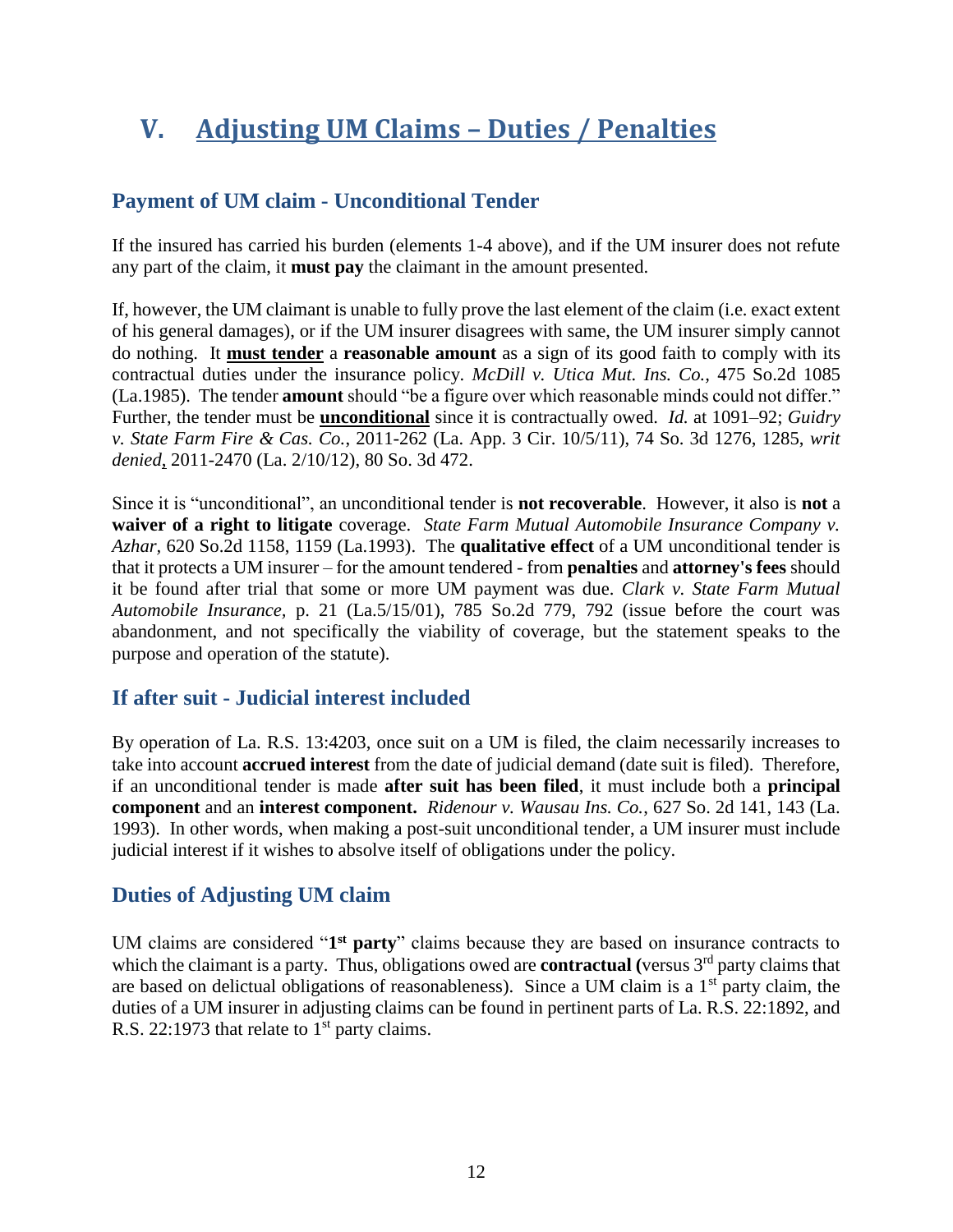#### **22:1892 – Duties / Penalties – UM claim**

Under La. R.S.  $22:1892(A)^1$  the UM insurer **shall pay, or tender,** the amount due to the insured **within 30 days** after **receipt of satisfactory proof of loss.** *La. R.S. 22:1892(A)(1),(4)*.

If the UM insurer fails to pay or tender a UM claim after 30 days of proof of loss, it **shall** be **penalized** only if such failure is **arbitrary**, **capricious**, or **without probable cause**. If so, the penalty will be - in **addition** to the underlying UM claim - the *greater* of: (a) **50% damages** on the amount found to be due, or (b) **\$1000**. If partial payment or tender was made, then the penalty is 50% of the difference between the amount paid / tendered and the amount found to be due. Finally, the insurer will also have to pay **reasonable attorney fees** and **costs**.*La. R.S. 22:1892(B)*

#### **22:1793 – Duties / Penalties – UM claim**

In addition, under La. R.S. 22:1973(A), the UM insurer also owes the insured the duty of good faith / fair dealing. Thus it must adjust claims fairly / promptly, and make a reasonable effort to settle claims with the insured. Per 22:1973(B), this means that an insurer cannot **knowingly**:

- 1. **Misrepresent** pertinent **facts** or insurance **policy** provisions.
- 2. **Fail** to **pay** a **written** settlement agreement within **30 days**
- 3. **Deny coverage** or **attempt to settle** a claim pursuant to an application which the insurer knows was **altered** without notice or consent of the insured.
- 4. **Mislead** a claimant as to the applicable **prescriptive** period.
- 5. **Fail to pay** the amount of **any claim** to an insured **within 60 days** after **receipt** of **satisfactory proof** of loss when such failure is arbitrary, capricious, or without probable cause.

If a UM insurer **knowingly** breaches 1973 duties, it **shall** be liable for any **new damages** (general or special) sustained as a result of the breach. The payment of these new damages is **mandatory**. *La. R.S. 22:1973(A)*. In **addition,** the claimant **may** be awarded **penalties** (on top of new damages sustained), the amount of which will be the *greater* of: (a) **up to 2 x new damages** sustained, (b) or **\$5000.** These penalties are **optional**. *La. R.S. 22:1973(C)*

#### **Penalties – Defenses**

 $\overline{a}$ 

Although penalties greatly help a UM insurer consider its contractual and good faith duties when adjusting claims, penalties should not scare the insurer from **reasonably** evaluating each UM claim, and **disputing** anything that is not sufficiently proven. If the denial is justifiable, penalties should not be owed.

<sup>1</sup> This statute was renumbered from La. R.S. 22:658 by Acts 2008, No. 415, § 1, effective January 1, 2009.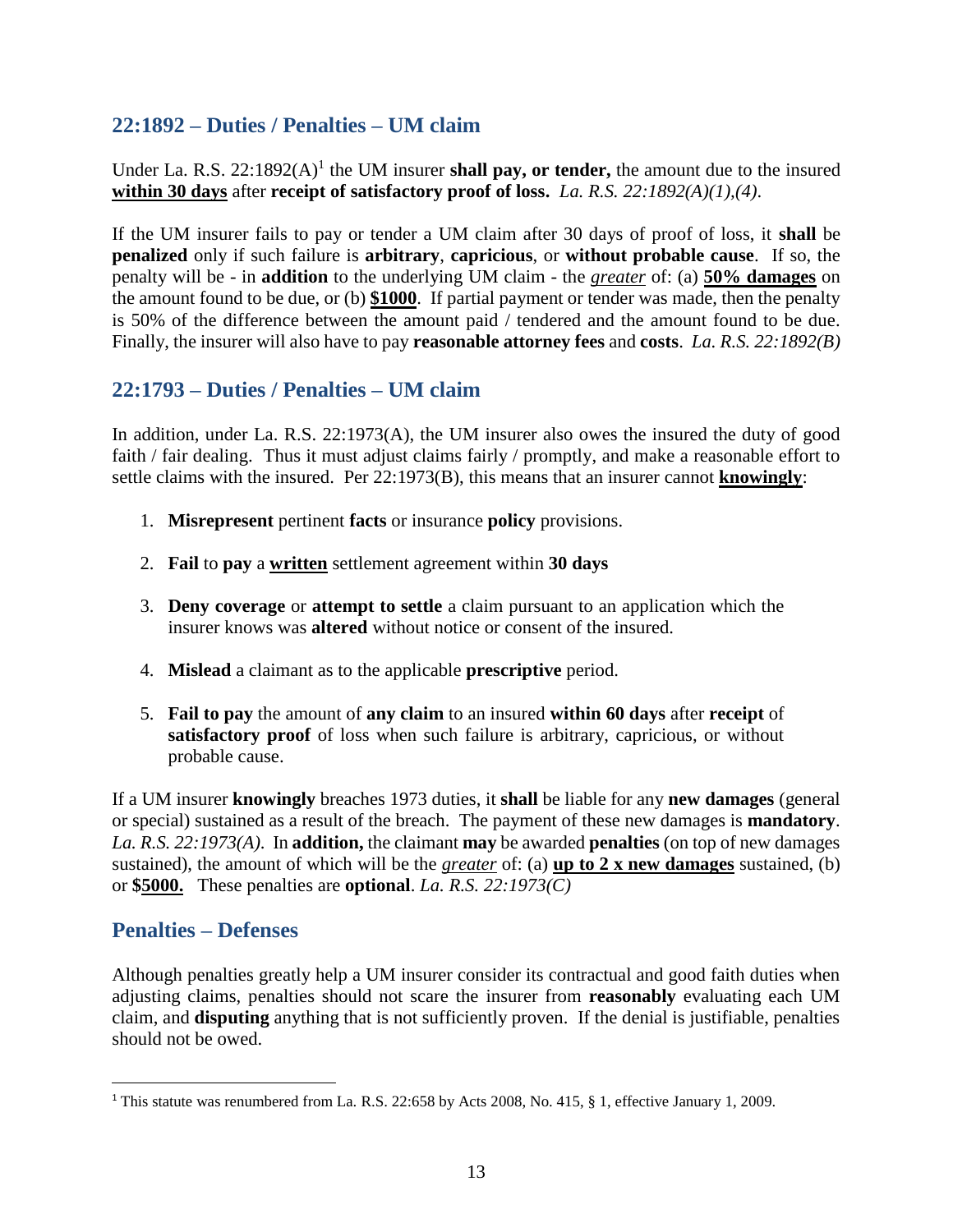Recall that statutes 22:1892 and 22:1793 both require "**clear**" proof that the insurer was "**arbitrary, capricious, or without probable cause**," a phrase that courts have found is **synonymous with** "**vexatious refusal to pay**", or **unjustified action without reasonable or probable cause or excuse**. *Reed,* 857 So.2d at 1020-21; *Sher v. Lafayette Ins. Co*. 988 So.2d 186, 206-207, 2007-2441 (La. 4/8/08). If, however, "there are **substantial, reasonable and legitimate questions** as to the extent of an insurer's liability or an insured's loss, failure to pay within the statutory time period is **not** arbitrary, capricious or without probable cause." *Louisiana Bag,* at p. 7, 999 So.2d at 1110. *Yount v. Lafayette Ins. Co.* 4 So.3d 162, 172, 2008-0380 , 16 (La. App. 4 Cir.,2009). Such depends on the facts known to the insurer at the time of its action ... *Reed,* 857 So.2d at 1020-21; *Sher v. Lafayette Ins. Co*. 988 So.2d 186, 206-207, 2007-2441 (La. 4/8/08). For instance, if a plaintiff possessing information that would suffice as satisfactory proof of a loss, but **does not relay that information** to the insurer, penalties are not owed (not arbitrary or capricious). *Reed,* 857 So.2d at 1020-21; *Sher v. Lafayette Ins. Co*. 988 So.2d 186, 206-207, 2007- 2441 (La. 4/8/08)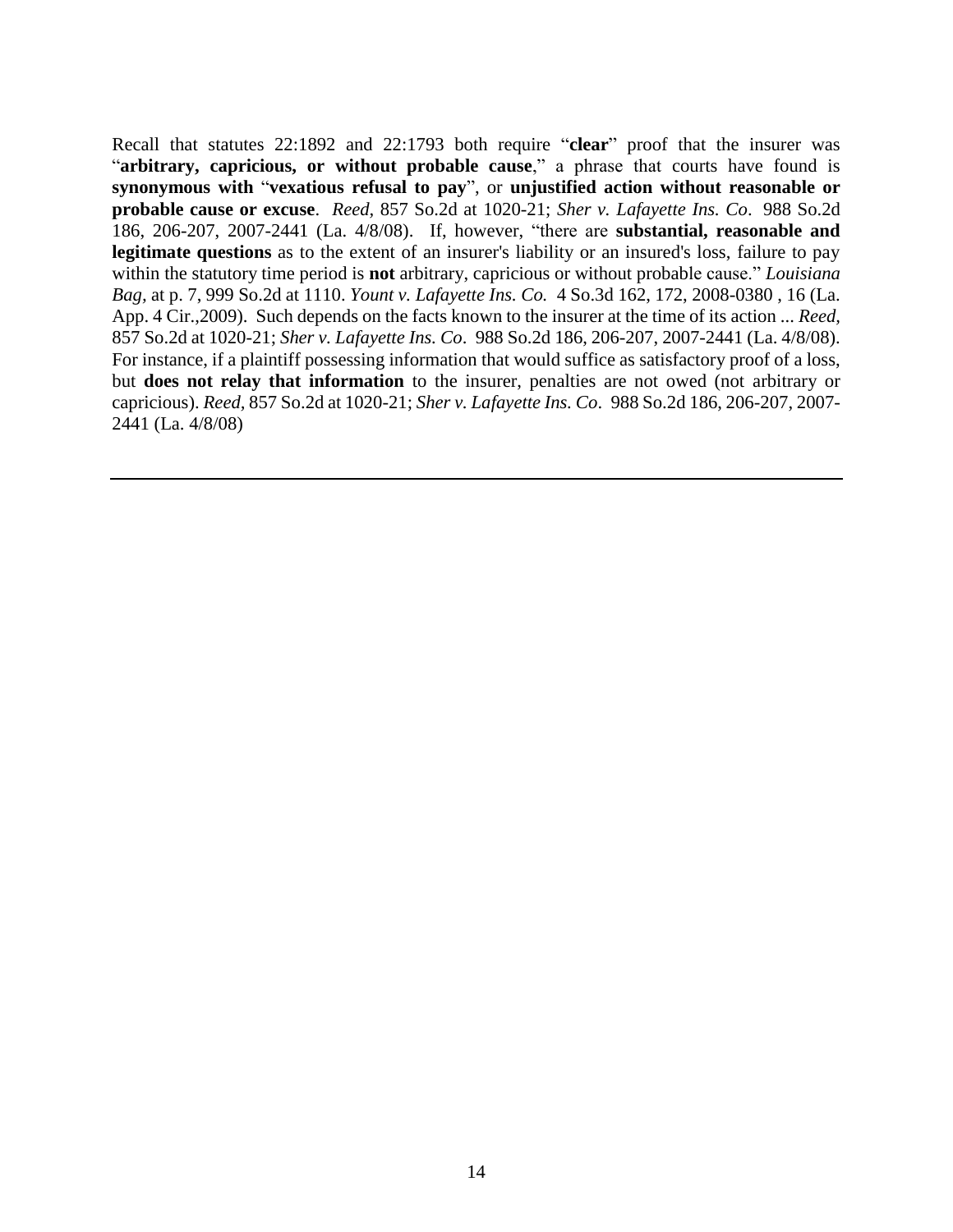### Appendix A – La. R.S. 22:1295

#### **Below is La. R.S. 22:1295 (formally 22:680), which is the statute establishing UM coverage, with headings and emphasis inserted by the author for easier navigation**:

#### **[UM Established - Automatic]**

(1)(a)(i) **No automobile liability insurance covering liability** arising out of the ownership, maintenance, or use of any motor vehicle **shall be delivered or issued** for delivery in this state with respect to any motor vehicle designed for use on public highways and required to be registered in this state or as provided in this Section **unless coverage is provided therein** or supplemental thereto**, in not less than the limits of bodily injury liability** provided by the policy, under provisions filed with and approved by the commissioner of insurance, **for the protection of persons insured** thereunder **who are legally entitled to recover** nonpunitive damages **from owners or operators of uninsured or underinsured motor vehicles** because of bodily injury, sickness, or disease, including death resulting therefrom;

#### **[Rejection of UM / Selection of lower limits]**

**however, the coverage required** under this Section is **not applicable when** any **insured** named in the policy either **rejects coverage**, **selects lower limits**, or **selects economic-only coverage**, in the manner provided in Item  $(1)(a)(ii)$  of this Section.

#### [**Amount of UM coverage – at least Minimum Limits, unless UMEO**]

In no event shall the policy limits of an uninsured motorist policy be less than the minimum liability limits required under R.S. 32:900 [now \$15k/\$30k], unless economic-only coverage is selected as authorized herein.

#### **[Rejection carries over to Renewals 1]**

Such coverage **need not be provided** in or supplemental to a **renewal,** reinstatement, or substitute policy **when the named insured has rejected** the coverage or selected lower limits in connection with a **policy previously issued** to him by the **same insurer** or any of its affiliates.

#### **[May exclude punitive / exemplary damages]**

The coverage provided under this Section **may exclude coverage for punitive or exemplary damages** by the terms of the policy or contract.

#### **["Economic only" – may reject only general damages from UM]**

Insurers **may also make available**, at a **reduced premium**, the coverage provided under this Section with **an exclusion for all noneconomic loss**. This coverage shall be known as **"economiconly"** uninsured motorist coverage. Noneconomic loss means any loss other than economic loss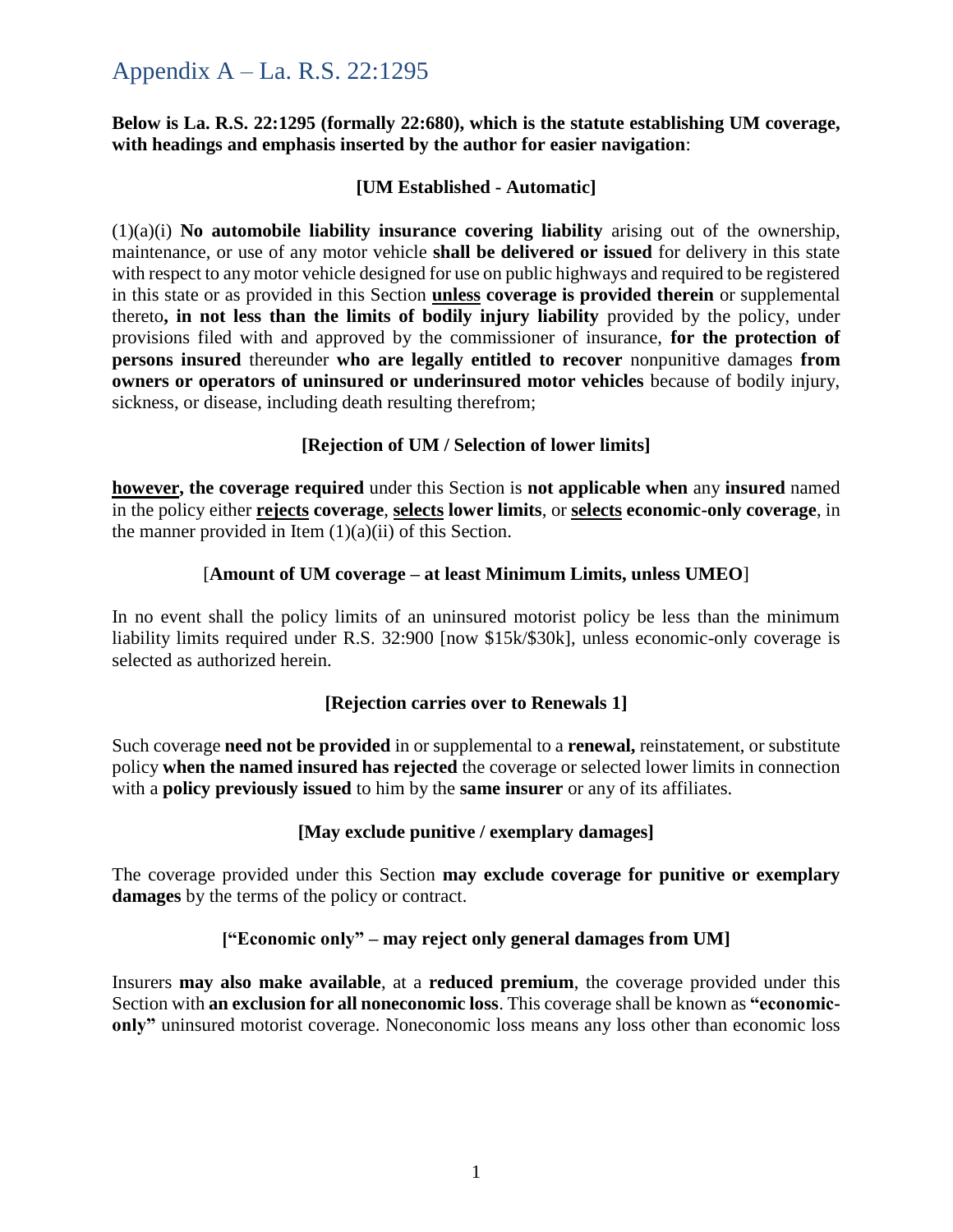and includes but is not limited to pain, suffering, inconvenience, mental anguish, and other noneconomic damages otherwise recoverable under the laws of this state.

#### **[Requirements - Valid Rejection of UM]**

(ii) Such **rejection,** selection of lower limits, or selection of economic-only coverage **shall be**  made only on a **form prescribed** by the **commissioner** of insurance. The prescribed form **shall be provided by the insurer and signed by the named insured or his legal representative**.

#### **[Rejection - Part of Policy]**

The form signed by the named insured or his legal representative which initially rejects such coverage, selects lower limits, or selects economic-only coverage **shall be conclusively presumed to become a part of the policy** or contract when issued and delivered, **irrespective** of whether **physically** attached thereto.

#### **[Completed Form - Presumption]**

A **properly completed** and **signed form creates a rebuttable presumption** that the insured knowingly rejected coverage, selected a lower limit, or selected economic-only coverage.

#### [**Rejection carries over to Renewals 2 – Exceptions\*]**

The form signed by the insured or his legal representative which initially rejects coverage, selects lower limits, or selects economic-only coverage **shall remain valid** for the **life** of the **policy** and **shall not require** the completion of a **new selection form** when a **renewal,** reinstatement, substitute, or amended policy **is** issued to the **same named insured** by the **same insurer** or any of its affiliates.

#### **[Insured can change UM selection – With New Form]**

An insured may change the original uninsured motorist selection or rejection on a policy **at any time** during the life of the policy **by submitting a new** uninsured motorist selection **form** to the insurer on the form prescribed by the commissioner of insurance.

#### **[Changes to Limits or a New Policy – Requires New Form]**

Any changes to an existing policy, regardless of whether these changes create new coverage, **except changes in the limits of liability,** do not create a new policy and do not require the completion of new uninsured motorist selection forms. For the purpose of this Section, a new policy shall mean an original contract of insurance which an insured enters into through the completion of an application on the form required by the insurer.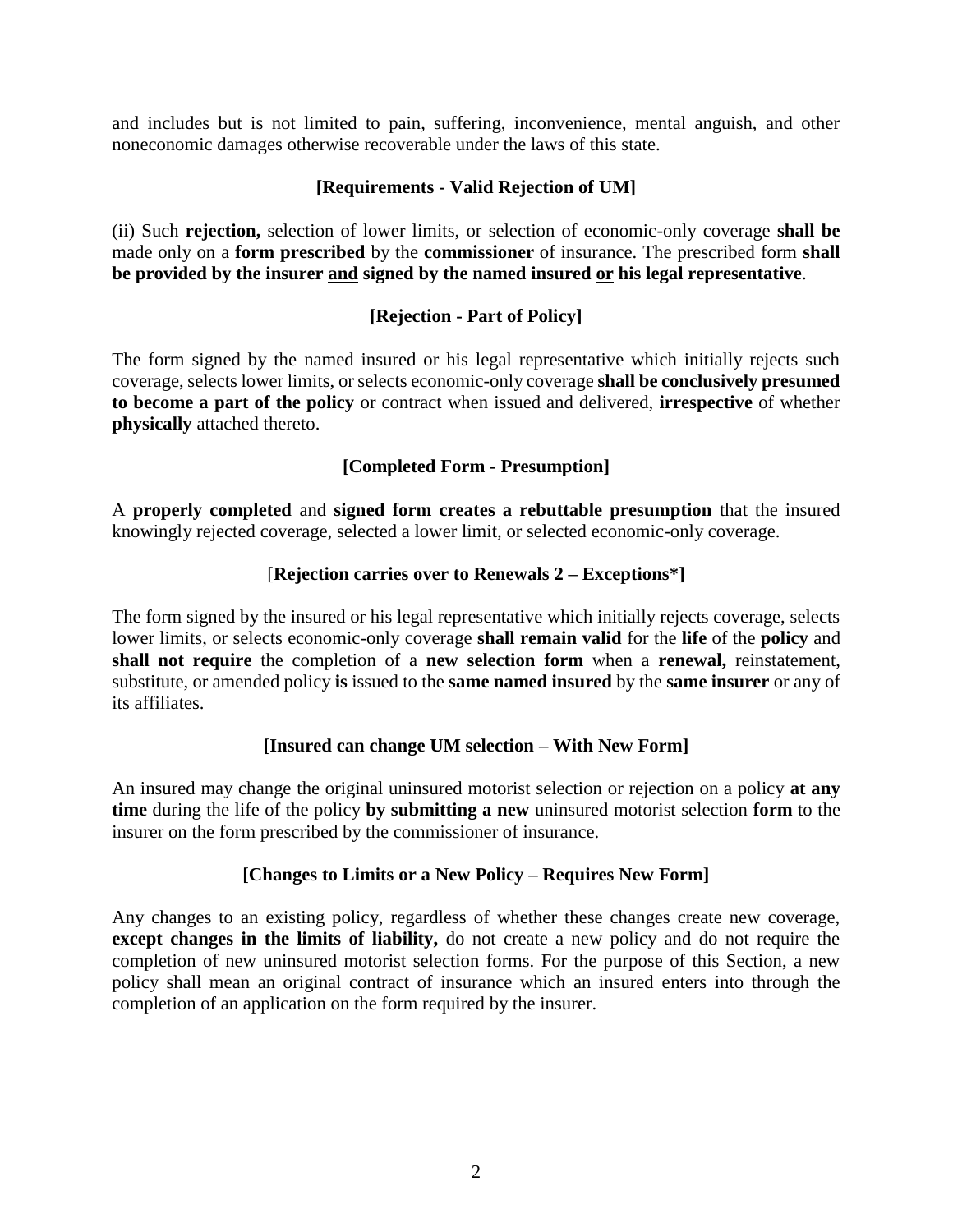#### **[Conflict of Laws – More Below]**

(iii) This Subparagraph and its requirement for uninsured motorist coverage shall apply to any liability insurance covering any accident **which occurs in this state and involves a resident of this state**.

#### **[School Bus]**

(iv) Notwithstanding any contrary provision of this Section and R.S. 22:1406 [Repealed], an automobile liability policy written to provide coverage for a **school bus may limit the scope** of uninsured motorist liability to only provide liability coverage for damages incurred by reason of an **accident** or incident **involving the school bus, or a temporary substitute vehicle**, and such limitation shall limit the uninsured motorist coverage of a named insured in the policy to only **damages incurred by reason of such accident or incident**.

#### [**Insured can increase UM limits – with Written Request**]

(b) Any insurer delivering or issuing an automobile liability insurance policy referred to herein **shall** also **permit the insured**, at his **written request**, **to increase the coverage applicable to uninsured motor vehicles** provided for herein to any available limit **up to the bodily injury liability** coverage **limits** afforded under the policy.

#### **[Anti-stacking – Exception if in Non-Owned vehicle, Primary, and only Once]**

(c)(i) **If** the insured **has any limits of uninsured motorist coverage in a policy** of automobile liability insurance, in accordance with the terms of Subparagraph (1)(a) of this Section, **then such limits of liability shall not be increased because of multiple motor vehicles covered under said policy of insurance**, and such limits of uninsured motorist coverage **shall not be increased when the insured has insurance available to him under more than one uninsured motorist coverage provision or policy**; however, with respect to other insurance available, the **policy of insurance or endorsement shall provide the following**:

(ii) With respect to **bodily injury to an injured party while occupying an automobile not owned by said injured party**, resident spouse, or resident relative, the following **priorities** of recovery under uninsured motorist coverage shall apply:

#### (aa) The **uninsured motorist coverage on the vehicle in which the injured party was an occupant is primary**;

(bb) Should that primary uninsured motorist coverage be exhausted due to the extent of damages, **then the injured occupant may recover as excess from other uninsured motorist coverage available to him**. **In no instance shall more than one** coverage from more than one uninsured motorist policy be available as excess over and above the primary coverage available to the injured occupant.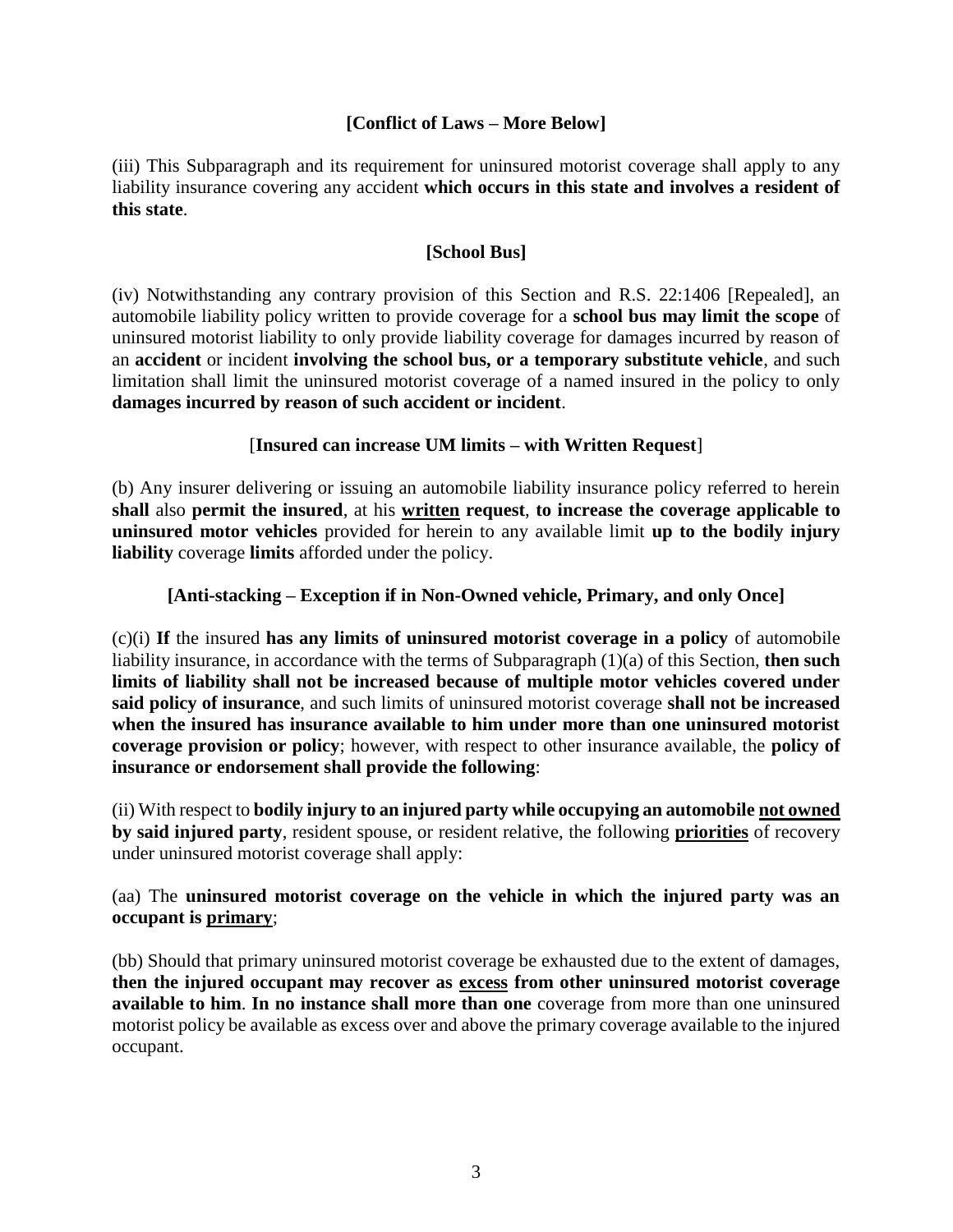#### [**UM - when no collision coverage**]

(d) **Unless** the named insured has **rejected** uninsured motorist coverage, the insurer issuing an automobile liability **policy that does not afford collision coverage** for a vehicle insured thereunder **shall,** at the **written request** of a named insured, **provide coverage in the amount of the actual cash value of such motor vehicle described in the policy** or the **minimum amount** of property damage liability insurance required by the motor vehicle safety responsibility law, R.S. 32:851 et seq., **[**now \$25,000**]**, **whichever is less**, for the protection of persons insured thereunder who are legally entitled to recover damages from the owner or operator of an uninsured motor vehicle because of property damage to the motor vehicle described in the policy arising out of the operation, maintenance, or use of the uninsured motor vehicle. The coverage provided under this Section **shall be subject to a deductible in an amount of two hundred fifty dollars for any one accident**. The coverage provided under this Section **shall not provide protection for any of the following**:

(i) Damage where there is **no actual physical contact** between the covered motor vehicle and an uninsured motor vehicle, **unless** the injured party can show, by an **independent and disinterested witness**, that the injury was the result of the actions of the driver of another vehicle whose identity is unknown or who is uninsured or underinsured.

(ii) **Loss of use** of a motor vehicle.

(iii) Damages which are paid or payable under **any other** property insurance.

#### **[Restriction – Owned / Non-described vehicles]**

(e) The uninsured motorist **coverage** does **not apply to bodily injury**, sickness, or disease, including death of an insured resulting therefrom, **while occupying** a motor **vehicle owned by** the **insured if** such motor vehicle is **not described in the policy** under which a claim is made, or is not a newly acquired or replacement motor vehicle covered under the terms of the policy. **This provision shall not apply to uninsured motorist coverage provided in a policy that does not describe specific motor vehicles**.

#### [**Phantom - No physical contact – Burden of Proof**]

(f) Uninsured motorist coverage **shall include coverage** for bodily injury arising out of a motor vehicle accident **caused by** an **automobile** which has **no physical contact** with the injured party or with a vehicle which the injured party is occupying at the time of the accident, **provided** that the injured party bears the burden of proving, by an **independent and disinterested witness**, that the **injury was the result of the actions** of the driver of another vehicle whose identity is unknown or who is uninsured or underinsured.

#### [**Definitions of UM vehicle**]

(2)(a) For the purpose of this coverage, the **terms "uninsured motor vehicle"** shall, subject to the terms and conditions of such coverage, be deemed to **include an insured motor vehicle where**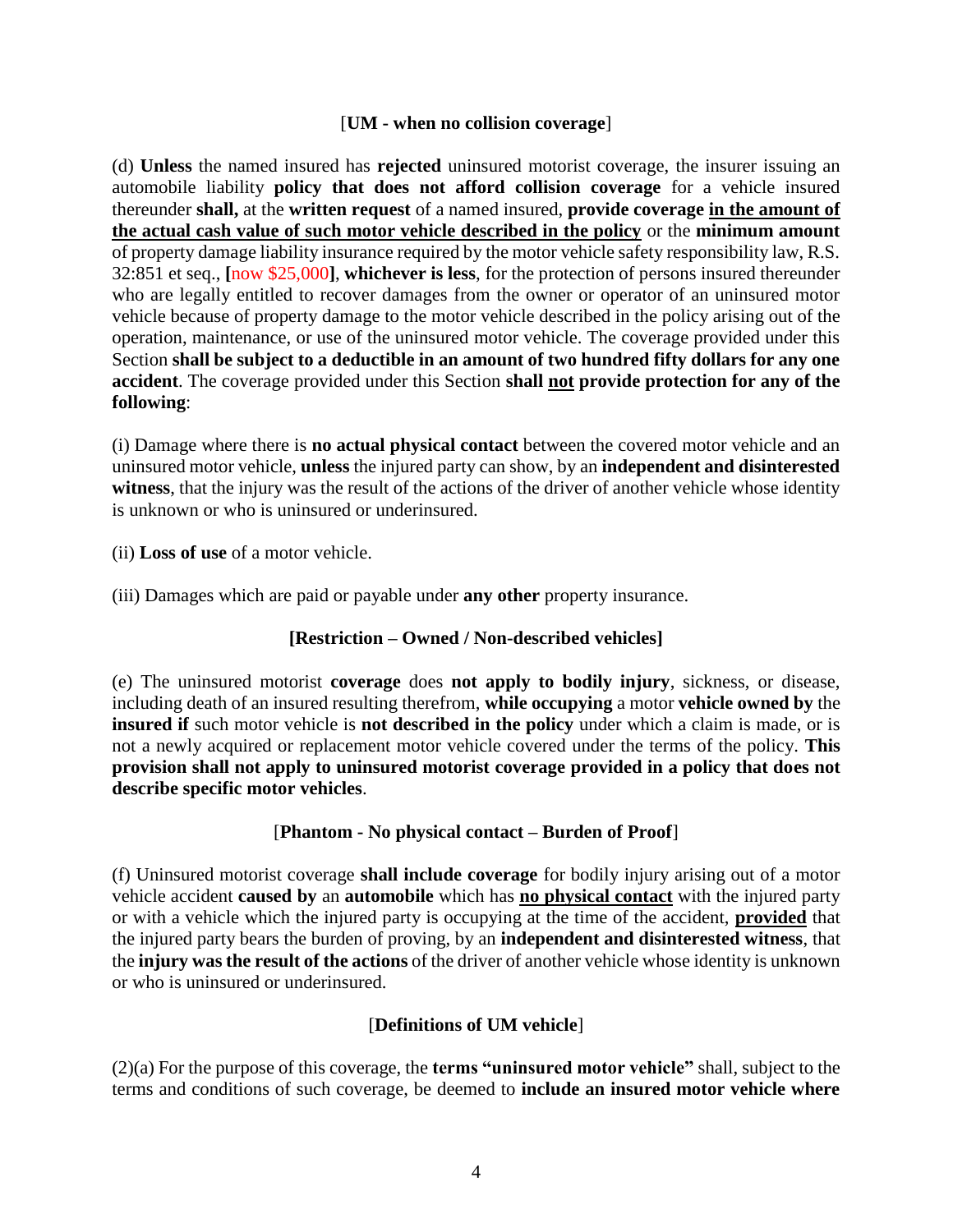**the liability insurer thereof is unable to make payment** with respect to the legal liability of its insured within the limits specified therein **because of insolvency**.

(b) For the purposes of this coverage the **term uninsured motor vehicle** shall, subject to the terms and conditions of such coverage, **also be deemed to include** an **insured motor vehicle when the automobile liability insurance coverage on such vehicle is less than the amount of damages suffered** by an insured and/or the passengers in the insured's vehicle at the time of an accident, as agreed to by the parties and their insurers or as determined by final adjudication.

#### **[Self-Insurers – Considered Insurer]**

(3) **Any party** possessing a certificate of **self-insurance** as provided under the Louisiana Motor Vehicle Safety Responsibility Law, **shall be an "insurer" within the meaning of uninsured motorist coverage** provided under the provisions of this Section. This provision shall not be construed to require that a party possessing a certificate of self-insurance provide uninsured motorist coverage or that such coverage is provided by any party possessing such a certificate.

#### **[Subrogation]**

(4) In the event of payment to any person under the coverage required by this Section and subject to the terms and conditions of such coverage, **the insurer making such payment shall**, to the extent thereof, **be entitled to the proceeds of any settlement or judgment resulting from the exercise of any rights of recovery of such person against any person or organization legally responsible for the bodily injury for which such payment is made**, including the proceeds recoverable from the assets of the insolvent insurer.

#### **[Arbitration]**

(5) The coverage required under this Section **may include** provisions for the submission of claims by the assured to **arbitration**; provided, however, that the submission to arbitration shall be **optional** with the assured, shall not deprive the assured of his right to bring action against the insurer to recover any sums due him under the terms of the policy, and shall not purport to deprive the courts of this state of jurisdiction of actions against the insurer.

#### **[Burden of proof - Prima Facie Evidence of Loss]**

(6) **In any action to enforce a claim under the uninsured motorist provisions** of an automobile liability policy **the following shall be admissible as prima facie proof** that the owner and operator of the vehicle involved did not have automobile liability insurance in effect on the date of the accident in question:

(a) The introduction of **sworn notarized affidavits** from the owner and the operator of the alleged uninsured vehicle attesting to their current addresses and **declaring that they did not have automobile liability insurance** in effect covering the vehicle in question on the date of the accident in question. When the owner and the operator of the vehicle in question are the same person, this fact shall be attested to in a single affidavit.